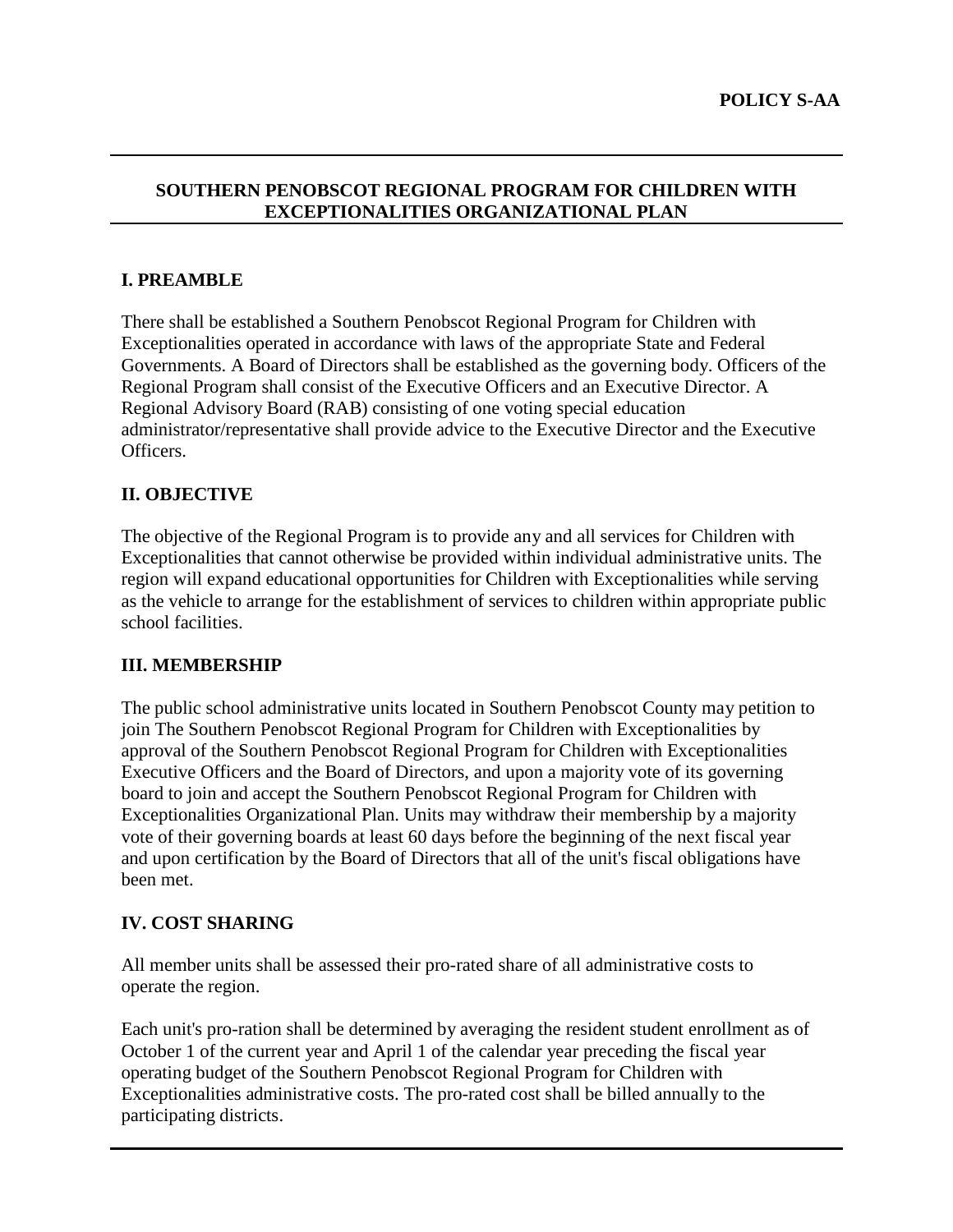Administrative costs shall include monies for the operation of the Executive Director's office, stipend compensation for the Regional Advisory Board Chairperson, and all other administrative expenses to support grantsmanship and miscellaneous supplies. The administrative costs shall be paid to the school administrative unit serving as the Fiscal Agent.

The tuition rate for attendance and programs offered by the Southern Penobscot Regional Program for Children with Exceptionalities shall be determined by dividing the program budget as determined by the Board of Directors at the annual budget meeting by the number of students enrolled. Tuition payments shall be made directly to the member unit responsible for housing the specific program for which tuition is to be charged.

The tuition charges for each program may be adjusted monthly and, following the annual audit, any remaining balances shall be credited or rebated to the respective districts based upon:

- a. student enrollment; or
- b. used to reduce the costs of the programs' operating costs; or
- c. funds may be accrued in a reserve fund for capital improvement with annual reports of accumulating funds.

The Southern Penobscot Regional Program for Children with Exceptionalities Executive Officers may direct the local sponsoring district to delegate remaining balances consistent with a, b, or c above.

# A. **COST SHARING FORMULA**

The Southern Penobscot Regional Program for Children with Exceptionalities will use the following criteria and formula for assessing costs for regional program space.

- Determine the total number of rooms in the school being used as classrooms, excluding the library, cafeteria, office and gym space.
- Divide the number of classrooms being used by the Regional Program by the number of classrooms in the building, and apply the resulting percentage amount to building and personnel cost in the following categories of expense. The percentages are applied against the budget figures estimated for the upcoming fiscal year:
	- o Principal and secretary salaries and all benefits
	- o Custodial salaries and all benefits
	- o Water and sewer
	- o Electricity, fuel oil and propane gas
	- o Telephones
	- o Custodial supplies
	- o Garbage collection
	- o General and public liability insurance premiums
	- $\circ$  Central office cost = (central office cost divided by total of LEA

budget = percentage of central office cost to be charged to regional

program budget). In addition, programs without an assigned, budgeted administrator may charge the proportional amount (regional students divided by total local district special education pupil count) of the salaries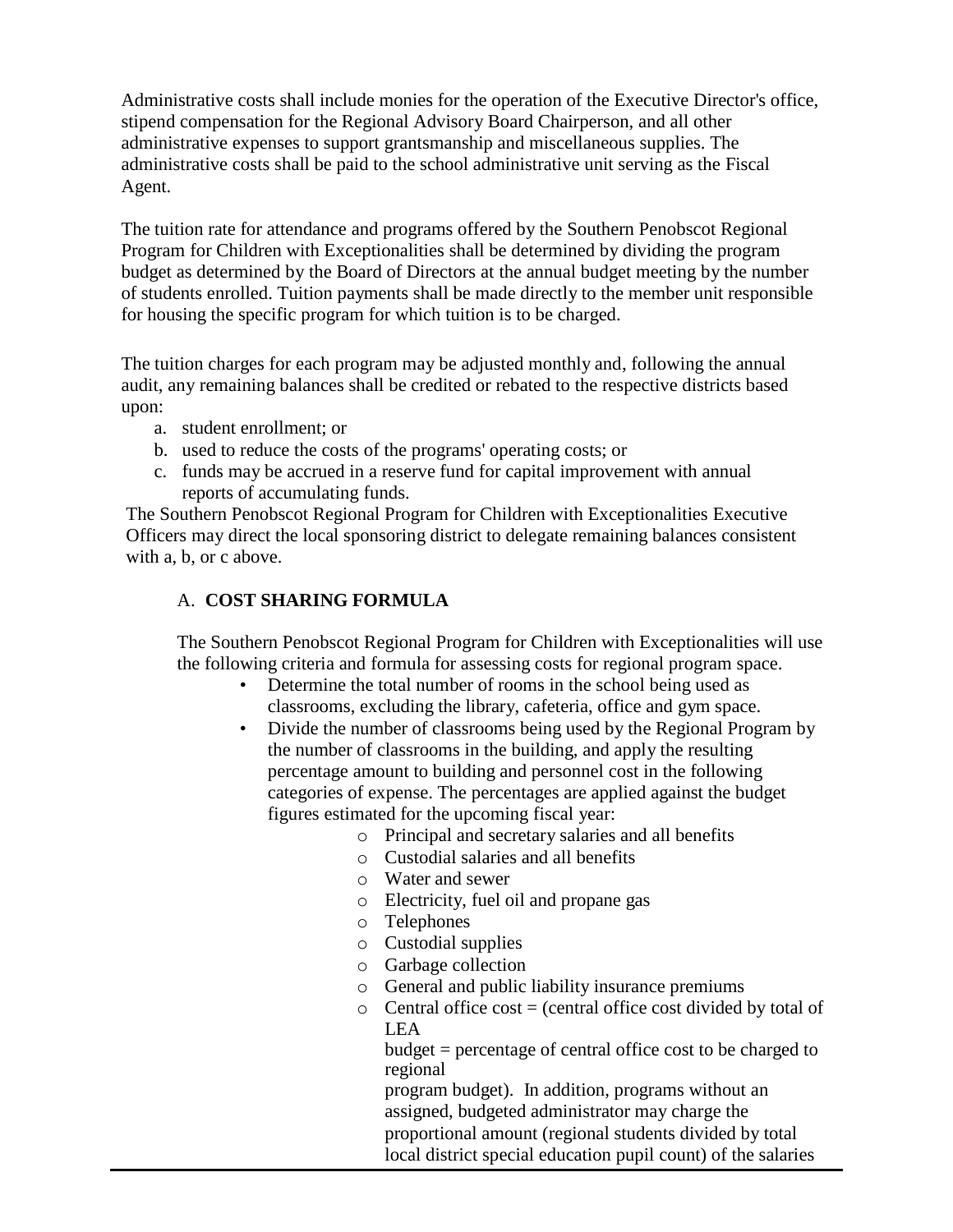and fringe benefits of its special education director's and special education secretary/administrative assistant.

o Lease costs (standard percentage plus one year adjustment)

Snowplowing and summer grounds maintenance costs are not to be part of the formula unless unusual circumstances dictate their inclusion.

# **V. TRANSPORTATION**

The Transportation of public school children to regional programs shall be the responsibility of each member unit within the Southern Penobscot Regional Program for Children with Exceptionalities. Whenever possible, the transportation to regional programs will be coordinated to minimize the cost while maximizing efficiency.

Adopted: Date unknown Revised: April 30, 1992 Revised: January 25, 2012 Reviewed: November 8, 2017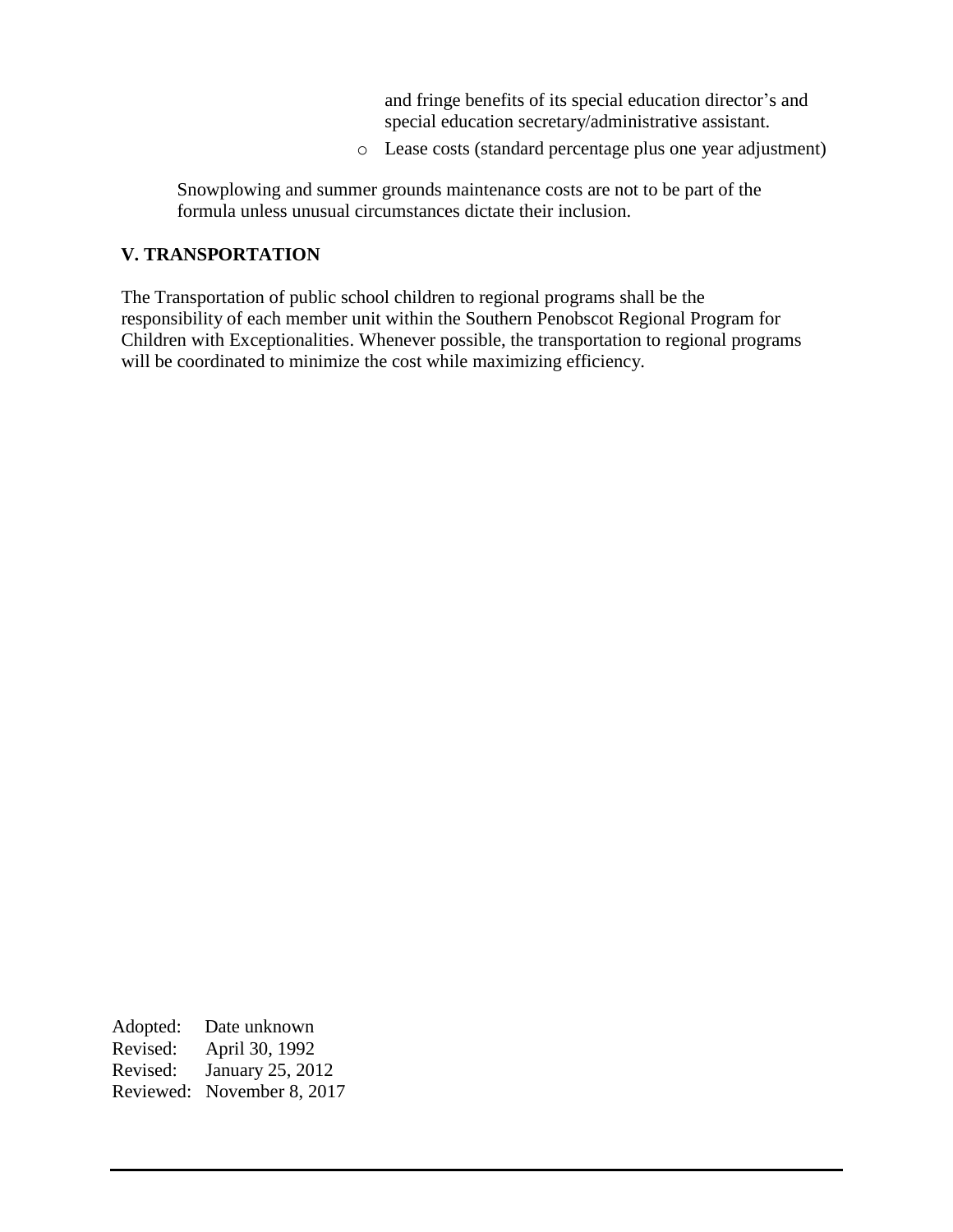#### **BOARD POWERS AND RESPONSIBILITIES**

The Board of Directors of Southern Penobscot Regional Program for Children with Exceptionalities believes that the legislation of policies is the most important function of a board of directors, and that the execution of the policies should be the responsibility of the Executive Director/Leadership Team.

Delegation by the Board of its executive powers to the Executive Director/Leadership Team provides freedom for the Executive Director/Leadership Team to manage the program within the Board's policies, and frees the Board to devote its time to policy making and appraisal functions.

The Board holds the Executive Director/Leadership Team responsible for carrying out its policies within established guidelines and for keeping the Board informed about program operations.

In an effort to keep the Board informed, the Executive Director/Leadership Team will notify Board members as promptly as possible of any happenings of an emergency nature which occur in the regional program.

Adopted: April 11, 1979 Revised: January 25, 2012 Reviewed: November 8, 2017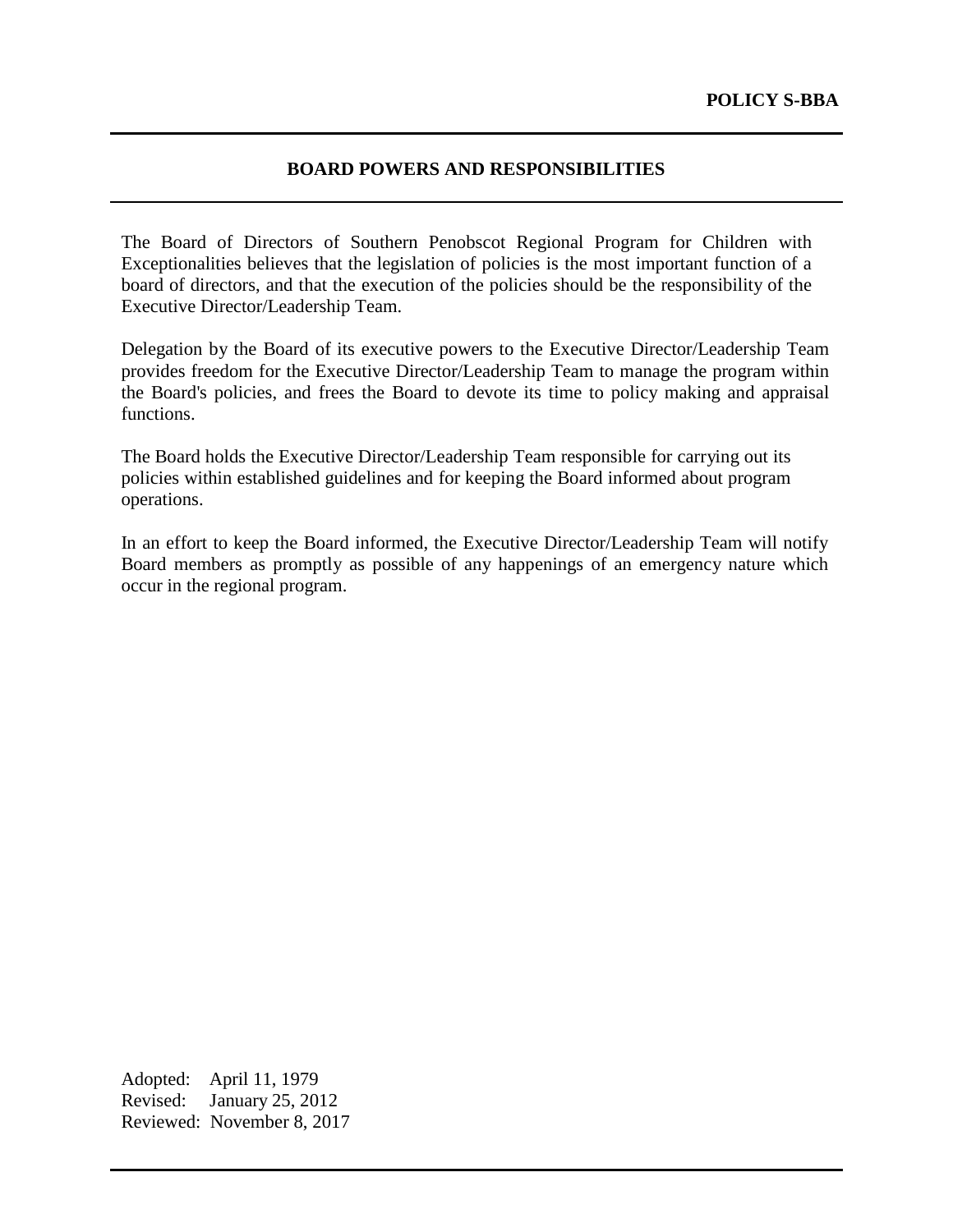### **BOARD MEMBER QUALIFICATIONS**

Current membership on a participating LEA School Board or School Committee or appointment by a current LEA School Board or School Committee is a prerequisite for serving on the Board of Directors for the Southern Penobscot Regional Program for Children with Exceptionalities.

Adopted: April 11, 1979<br>Revised: April 13, 2017 April 13, 2017 Reviewed: November 8, 2017

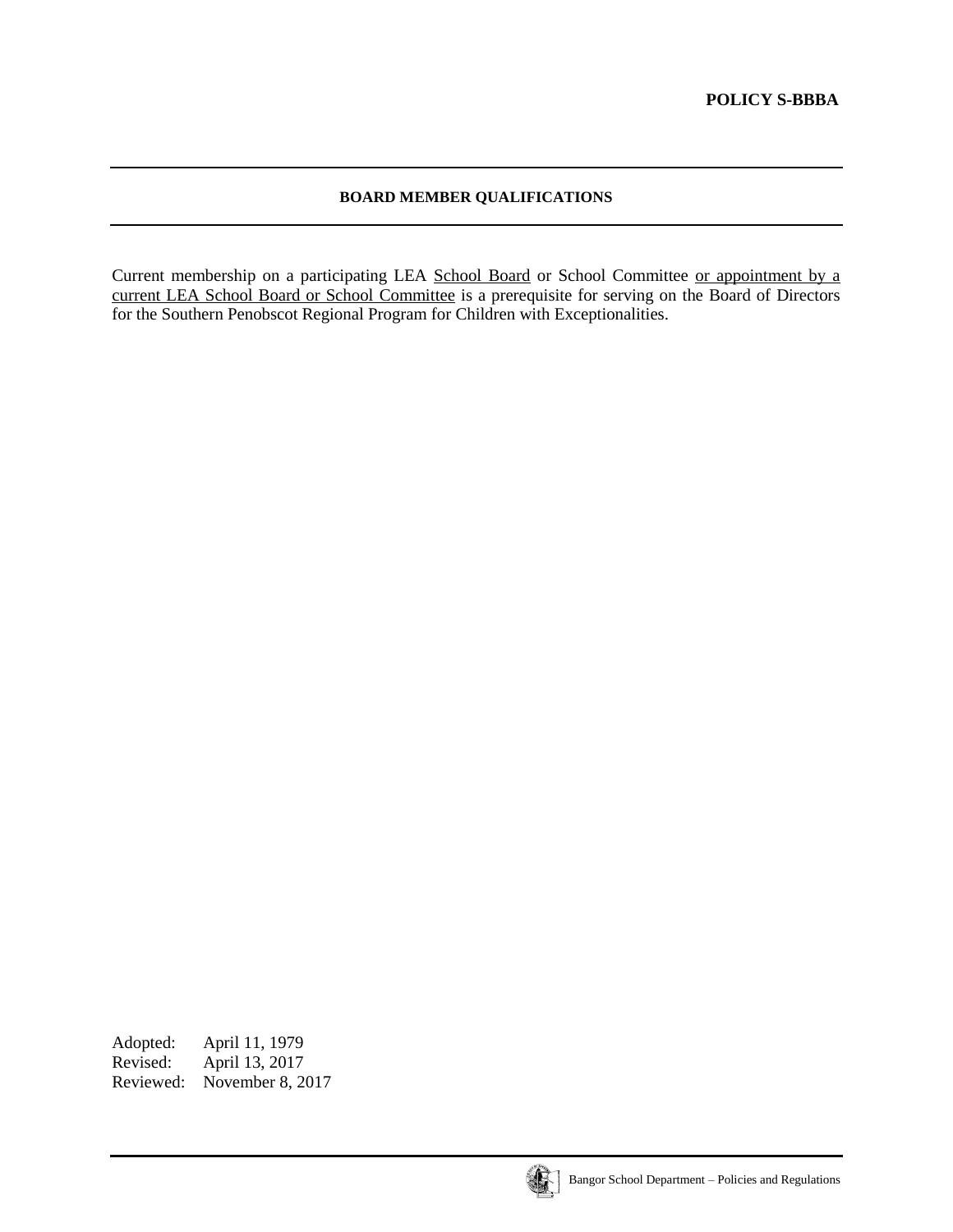# **BOARD MEMBER CODE OF ETHICS (Adapted from Maine School Boards Association)**

Having accepted the challenge of service on the SPRPCE Board of Directors, I accept the principles set forth in the following code of ethics to guide me in helping to provide free public education to all the children of the Member Districts.

- 1. I will view service on the Board of Directors as an opportunity to serve my community, state and nation because I believe public education is the best means to promote the welfare of our people and to preserve our democratic way of life.
- 2. I will at all times think of children first and base my decisions on how they will affect the child and the child's education and training.
- 3. I will make no disparaging remarks, in or out of the Board of Directors meetings, about other members of the Board or their opinions.
- 4. I will remember at all times that as an individual I have no legal authority outside the meetings of the Board, and I will conduct my relationship with the school staff, the local citizenry, and all media of communications on the basis of this fact.
- 5. I will recognize that my responsibility is not to operate the schools but to see that they are well operated.
- 6. I will seek to provide education for all children in the community commensurate with their needs and abilities.
- 7. I will listen to all citizens but will refer all complaints to the proper authorities and will discuss such complaints only at a regular meeting after failure of administrative solution.
- 8. I will not criticize employees publicly, but will make such criticism to the Executive Director/Leadership Team for investigation and action if necessary.
- 9. I will make decisions only after all facts bearing on a question have been presented and discussed.
- 10. I will refuse to make promises as to how I will vote on a matter which should properly come before the Board as a whole.
- 11. I will not discuss the confidential business of the Board in my home, on the street, or in my office; the place for such discussion being the Board of Directors meeting.
- 12. I will confine my Board action to policy making, planning and appraisal, leaving the administration of the schools to the school Executive Director/Leadership Team.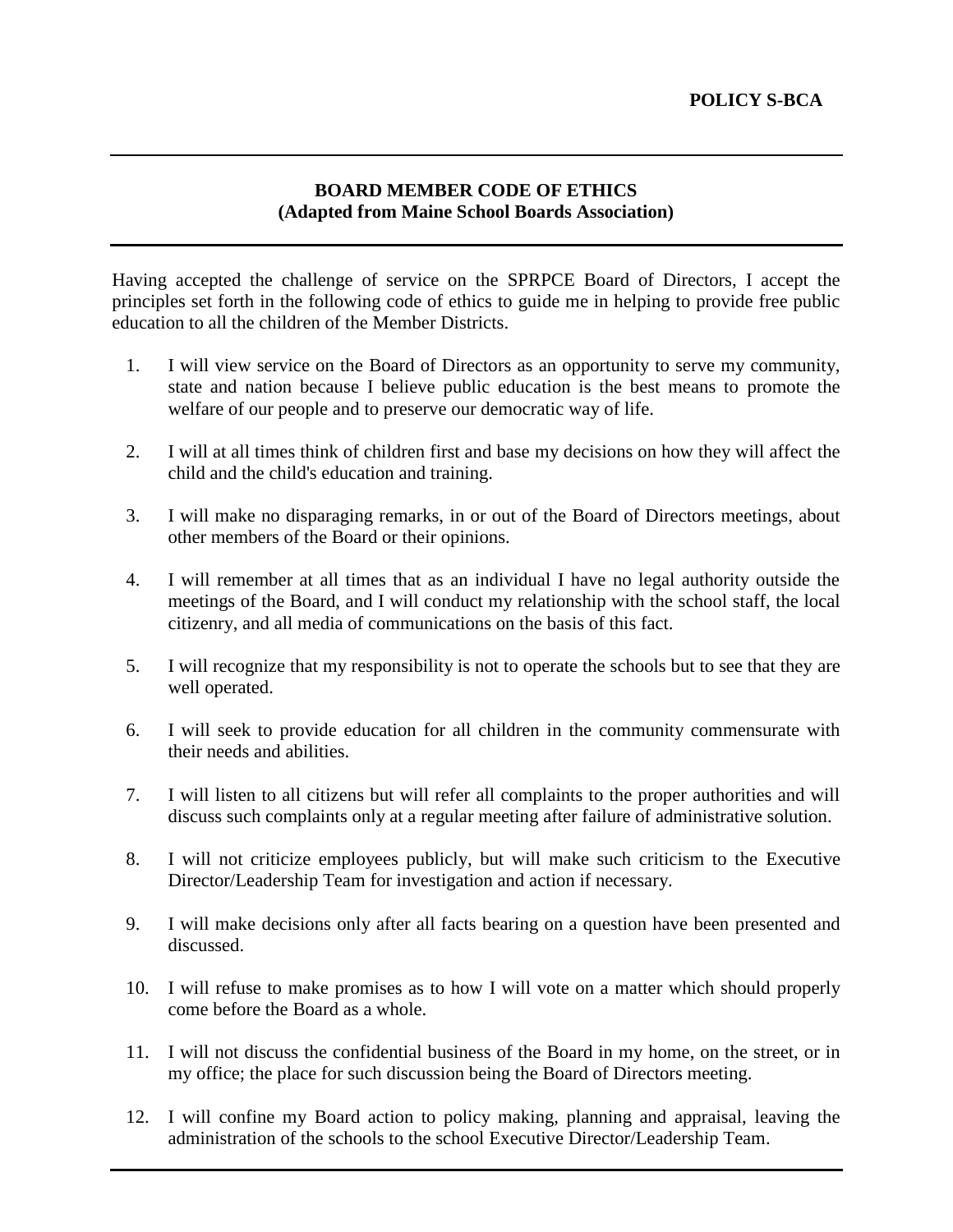- 13. I will welcome and encourage cooperation and participation by teachers, administrators and other personnel in developing policies which affect their welfare and that of the children they serve.
- 14. I will endeavor at all times to see that the SPRPCE programs have adequate financial support within the capabilities of the community and state, in order that every child may receive the best possible education.
- 15. I will resist every temptation and outside pressure to use my position as a Board of Directors member to benefit myself or any other individual or agency apart from the total interest of the school department.
- 16. I will recognize at all times that the Board of Directors of which I am a member is an agent of the state and as such I will abide by the laws of the state and regulations which are formulated by the State Board of Education which is the body responsible for educational policies as determined by legislative acts.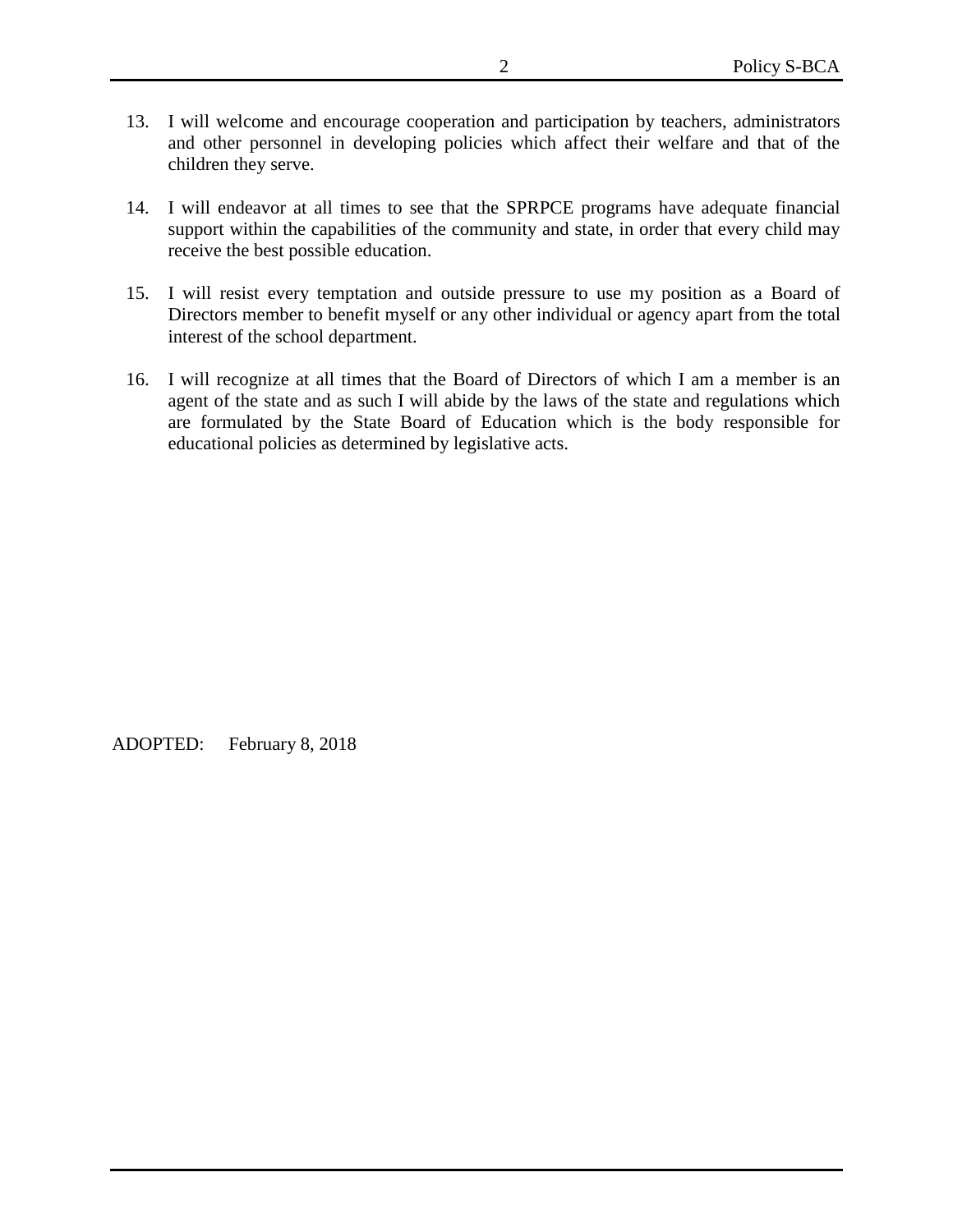#### **BOARD MEETING SCHEDULE**

The SPRPCE Board of Directors shall hold meetings as needed, but at least twice a year.

Meetings shall be held at 6:00 p.m. at the Bangor Regional Program unless otherwise announced on the Agenda and shall conclude no later than 8:00 p.m. unless a majority of the Board members present shall vote to continue to a later hour. The Chair shall call for a vote of the Board as soon after 7:30 p.m. as practicable if it appears that the agenda will not be completed by 8:00 p.m.; remaining agenda items may be deferred to the next Regular Meeting or a Special Meeting may be called.

All meetings, except for those portions properly designated as Executive Sessions, shall be open to the public.

| <b>Regular Meetings:</b>   | meetings where the Board acts upon the full range of business within its<br>legal authority, normally the first meeting of each month.                                                                                                                                                             |
|----------------------------|----------------------------------------------------------------------------------------------------------------------------------------------------------------------------------------------------------------------------------------------------------------------------------------------------|
| Special Meetings:          | meetings called between Regular Meetings when necessary to act upon<br>items specified in the agenda. Special Meetings may be called by the<br>Chair, or upon the request of the Executive Director/Leadership Team,<br>or upon the request of any four members of the Board.                      |
| <b>Emergency Meetings:</b> | meetings called in an emergency to act upon a single item or items<br>related to the emergency. Emergency Meetings may be called by the<br>Chair or upon the request of the Executive Director/Leadership Team.<br>Every possible effort will be made to give at least two (2) hours of<br>notice. |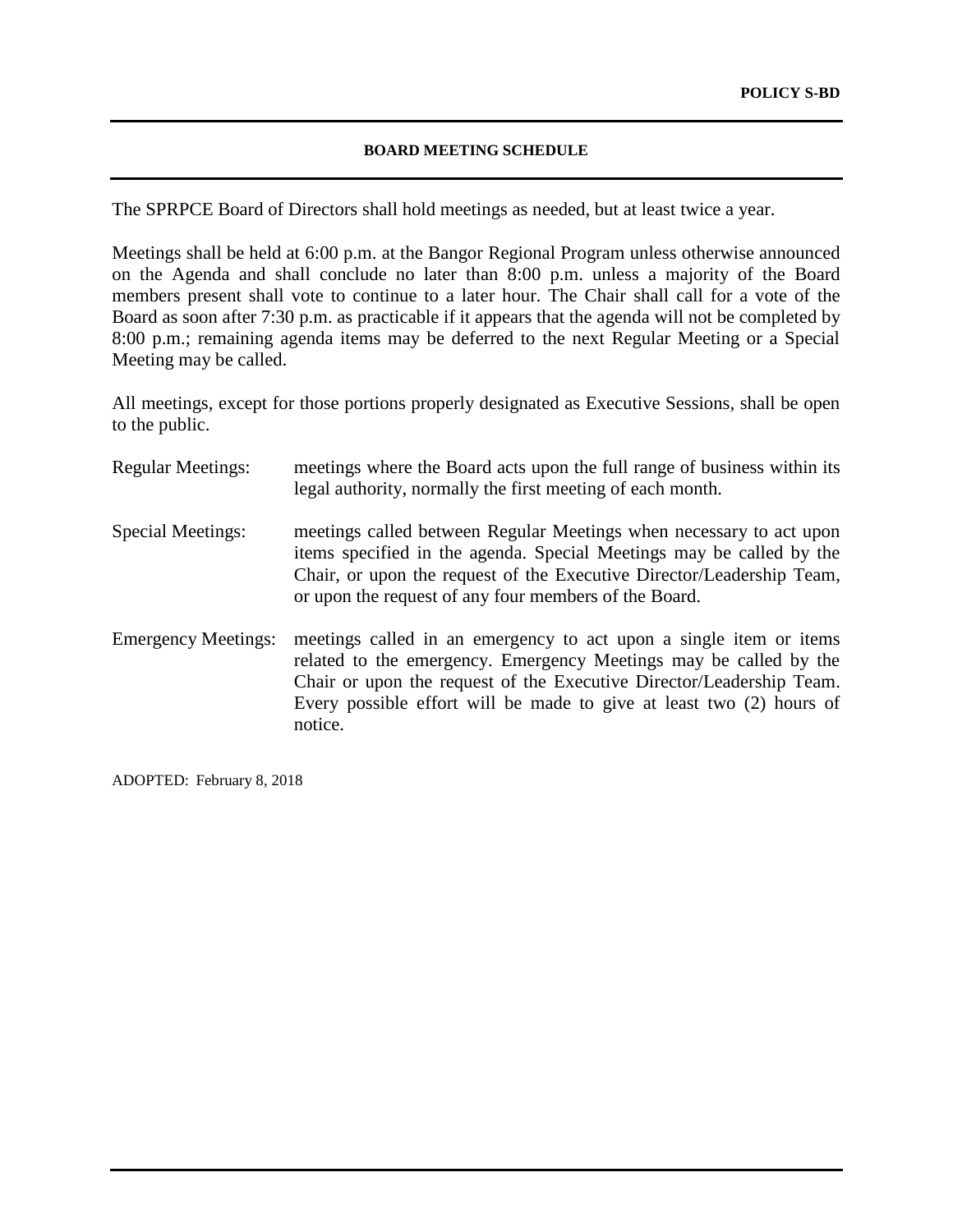#### **BOARD OFFICERS**

#### DUTIES OF CHAIR

The chair shall preside at all meetings of the SPRPCE Director's and shall perform other duties as directed by law, State Department of Educational and Cultural Services, regulations and by this Board. In carrying out these responsibilities, the chair shall:

- 1. Sign the instruments, acts, and orders necessary to carry out State requirements and the will of the Board.
- 2. Consult with the Executive Director/Leadership Team in the planning of the Board's agenda. Confer with the Executive Director/Leadership Team on crucial matters which may occur between Board meetings.
- 3. Appoint subcommittees, subject to Board approval, and serve as an ex-officio member of all such subcommittees.
- 4. Call special meetings of the Board as found necessary.
- 5. Be public spokesperson for the Board at all times except as this responsibility is specifically delegated to others.
- 6. Be responsible for the orderly conduct of all Board meetings.

As presiding officer at all meetings of the Board, the chair shall:

- 1. Call the meeting to order at the appointed time.
- 2. Announce the business to come before the Board in its proper order. Enforce the Board's policies relating to the order of business and the conduct of meetings.
- 3. Recognize persons who desire to speak, and protect the speaker who has the floor from disturbance or interference.
- 4. Explain what the effect of a motion would be if this is not clear to directors.
- 5. Restrict discussion to the question when a motion is before the Board. Answer all parliamentary inquiries, referring questions of legality to the Board attorney.
- 6. Put motions to a vote, stating definitely and clearly the vote and the result thereof.
- 7. The chair shall have the right, as other Board members have, to offer resolutions, discuss questions, and vote.

#### DUTIES OF VICE-CHAIR

The sole duty of the vice-chair shall be to serve as chair pro tempore during the temporary absence of the Chair.

#### DUTIES OF THE SECRETARY

The Executive Director/Leadership Team shall serve as Secretary of the Board, with the right to speak on all questions and offer recommendations. The Secretary shall be responsible for ensuring that records are kept of all business transacted by the Board at both regular and appropriately called special meetings, and shall perform such other functions as are ordinarily functions of this office.

Legal Reference: 20-A MRSA § 1055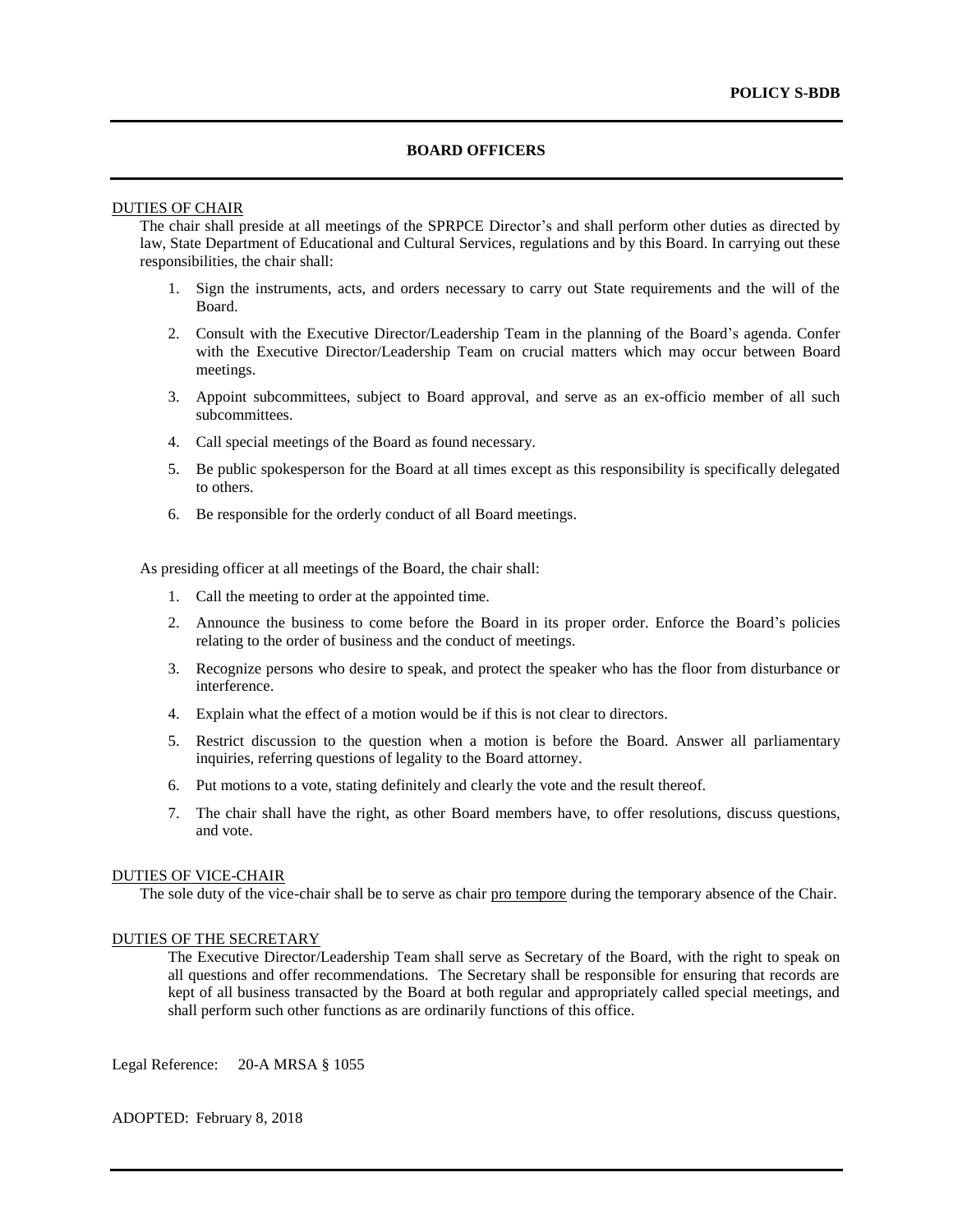# **EXECUTIVE SESSIONS**

#### **1 MRSA §405. Executive Sessions**

Those bodies or agencies falling within this subchapter may hold executive sessions subject to the following conditions.

- **1. Not to defeat purposes of subchapter.** An executive session may not be used to defeat the purposes of this subchapter as stated in section 401.
- **2. Final approval of certain items prohibited.** An ordinance, order, rule, resolution, regulation, contract, appointment or other official action may not be finally approved at an executive session.
- **3. Procedure for calling of executive session.** An executive session may be called only by a public, recorded vote of 3/5 of the members, present and voting, of such bodies or agencies.
- **4. Motion contents.** A motion to go into executive session must indicate the precise nature of the business of the executive session and include a citation of one or more sources of statutory or other authority that permits an executive session for that business. Failure to state all authorities justifying the executive session does not constitute a violation of this subchapter if one or more of the authorities are accurately cited in the motion. An inaccurate citation of authority for an executive session does not violate this subchapter if valid authority that permits the executive session exists and the failure to cite the valid authority was inadvertent.
- **5. Matters not contained in motion prohibited.** Matters other than those identified in the motion to go into executive session may not be considered in that particular executive session.
- **6. Permitted deliberation.** Deliberations on only the following matters may be conducted during an executive session:
	- A. Discussion or consideration of the employment, appointment, assignment, duties, promotion, demotion, compensation, evaluation, disciplining, resignation or dismissal of an individual or group of public officials, appointees or employees of the body or agency or the investigation or hearing of charges or complaints against a person or persons subject to the following conditions:
		- (1) An executive session may be held only if public discussion could be reasonably expected to cause damage to the individual's reputation or if the individual's right to privacy would be violated;
		- (2) Any person charged or investigated must be permitted to be present at an executive session if that person so desires;
		- (3) Any person charged or investigated may request in writing that the investigation or hearing of charges or complaints against that person be conducted in open session. A request, if made to the agency, must be honored; and
		- (4) Any person bringing charges, complaints or allegations of misconduct against the individual under discussion must be permitted to be present.

This paragraph does not apply to discussion of a budget or budget proposal

B. Discussion or consideration by a board of directors of suspension or expulsion of a public school student or a student at a private school, the cost of whose education is paid from public funds, as long as: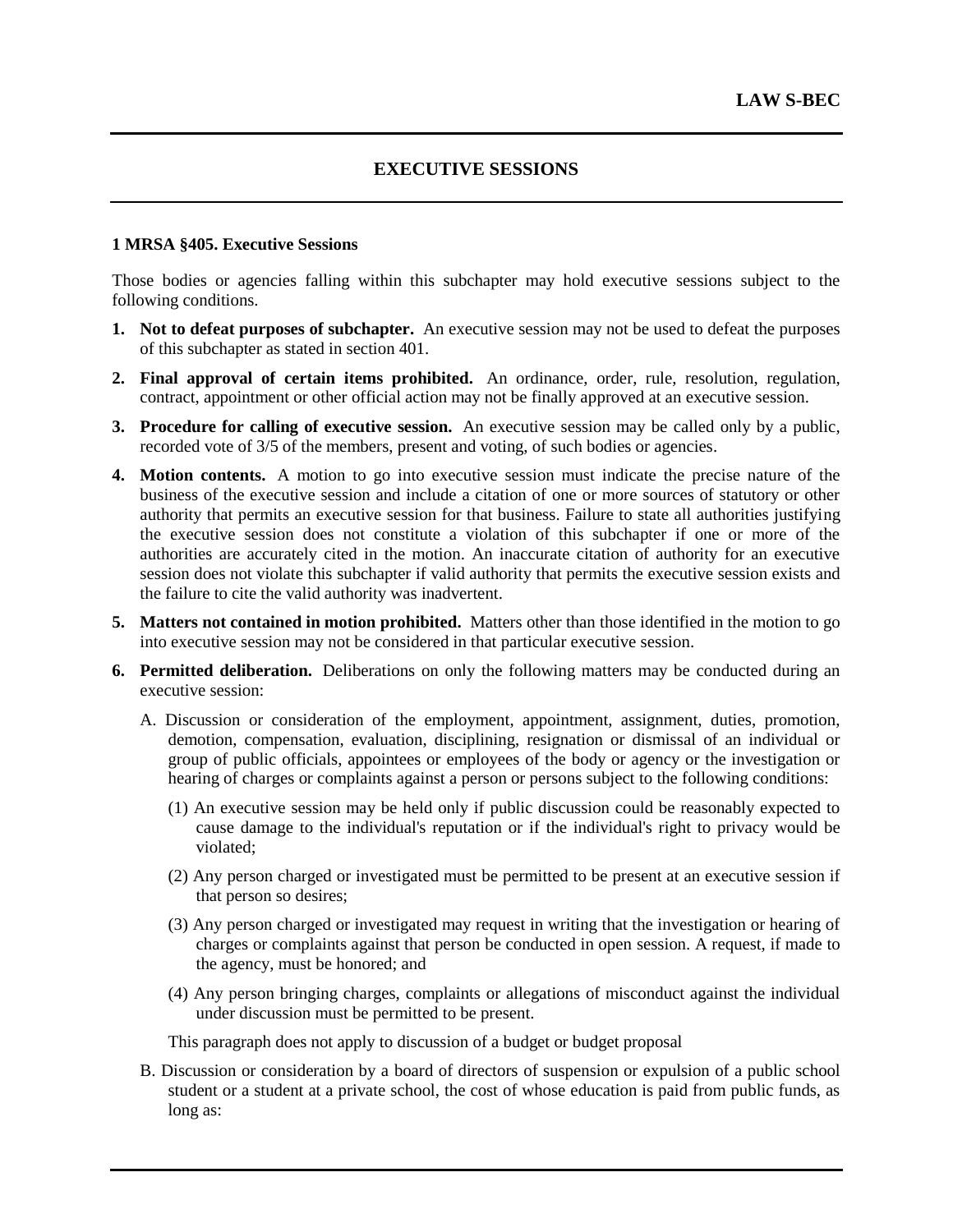- (1) The student and legal counsel and, if the student is a minor, the student's parents or legal guardians are permitted to be present at an executive session if the student, parents or guardians so desire;
- C. Discussion or consideration of the condition, acquisition or the use of real or personal property permanently attached to real property or interests therein or disposition of publicly held property or economic development only if premature disclosures of the information would prejudice the competitive or bargaining position of the body or agency;
- D. Discussion of labor contracts and proposals and meetings between a public agency and its negotiators. The parties must be named before the body or agency may go into executive session. Negotiations between the representatives of a public employer and public employees may be open to the public if both parties agree to conduct negotiations in open sessions
- E. Consultations between a body or agency and its attorney concerning the legal rights and duties of the body or agency, pending or contemplated litigation, settlement offers and matters where the duties of the public body's or agency's counsel to the attorney's client pursuant to the code of professional responsibility clearly conflict with this subchapter or where premature general public knowledge would clearly place the State, municipality or other public agency or person at a substantial disadvantage;
- F. Discussions of information contained in records made, maintained or received by a body or agency when access by the general public to those records is prohibited by statute;
- G. Discussion or approval of the content of examinations administered by a body or agency for licensing, permitting or employment purposes; consultation between a body or agency and any entity that provides examination services to that body or agency regarding the content of an examination; and review of examinations with the person examined; and
- H. Consultations between municipal officers and a code enforcement officer representing the municipality pursuant to Title 30-A, section 4452, subsection 1, paragraph C in the prosecution of an enforcement matter pending in District Court when the consultation relates to that pending enforcement matter.

DISTRIBUTED: November 8, 2017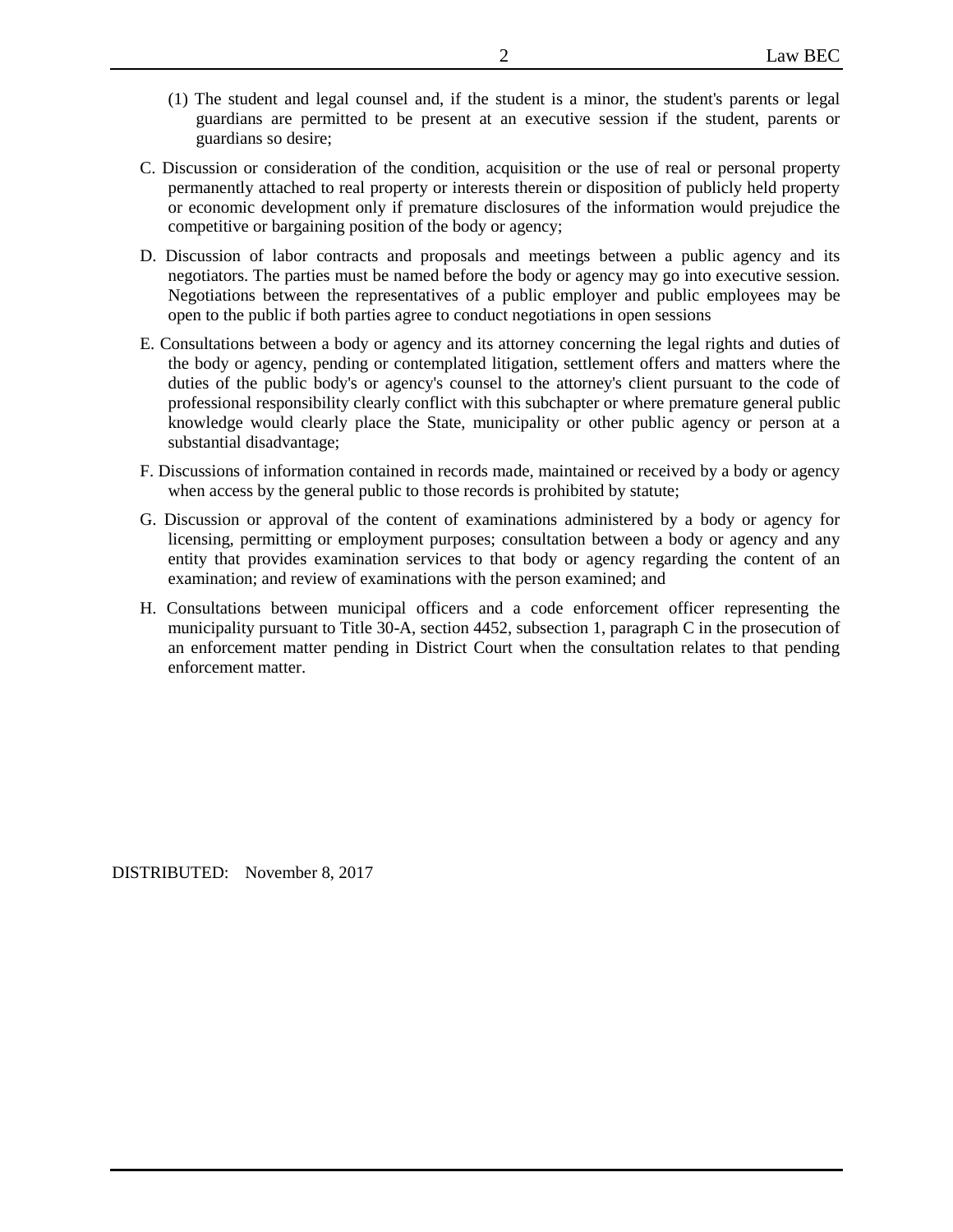# **NOTIFICATION OF BOARD MEETINGS**

Copies of the agenda, together with relevant supporting documents, shall be distributed to each member of the Board at least seventy-two hours prior to each meeting, other than in an emergency.

In the event of an emergency meeting, the Executive Director/Leadership Team shall notify the members of the Board and representatives of local news media simultaneously concerning the time and location of the emergency meeting by whatever means are practical under the circumstances.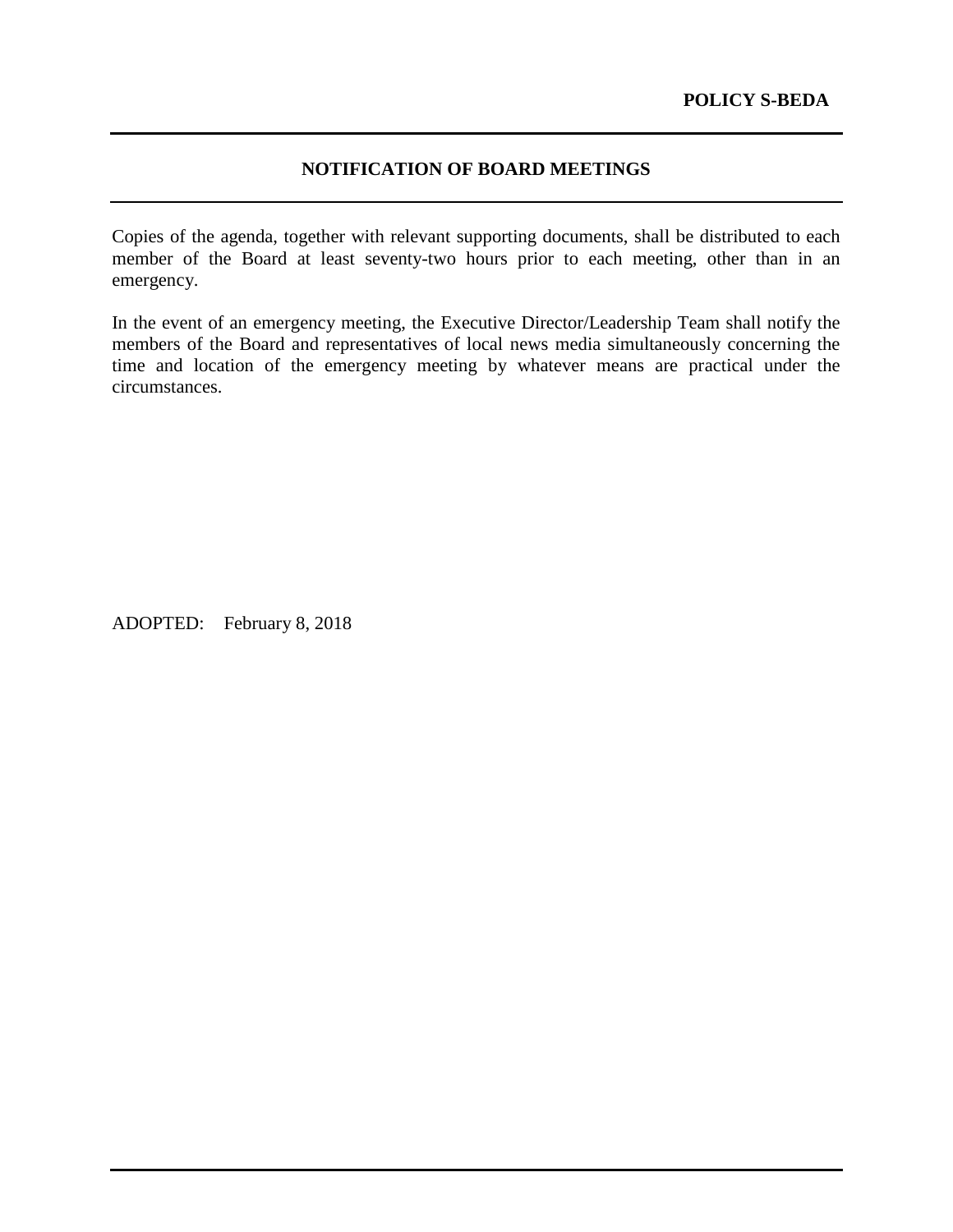# **VOTING METHOD**

Voting shall be by a show of hands. All members present shall vote or indicate their abstention therefrom. Except for unanimous decisions, the minutes shall clearly identify the votes of individual members.

All motions shall be carried by a majority of the members present and voting, except motions to adjourn to executive session, which shall require a vote of 3/5 of the members present and voting.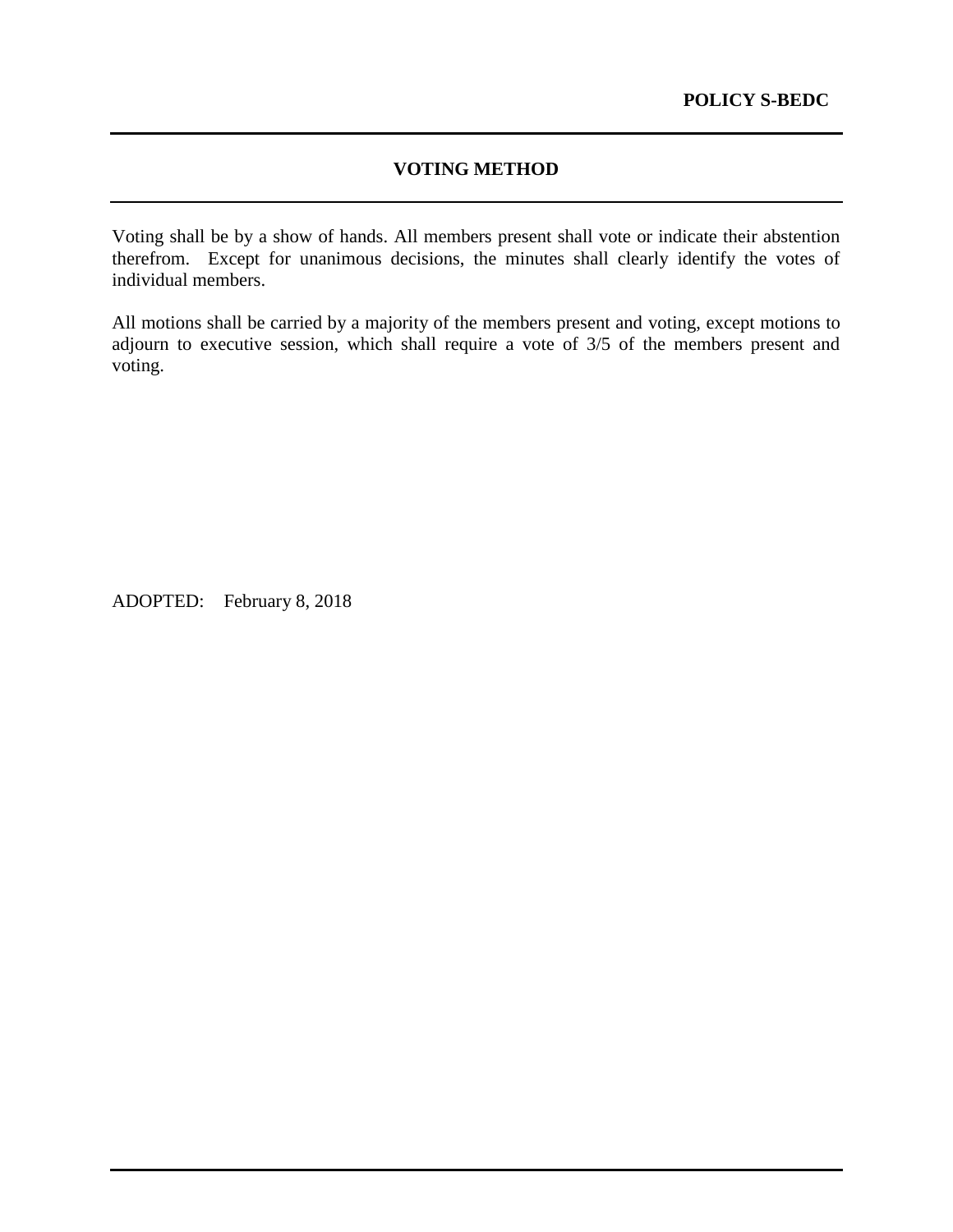# **PUBLIC PARTICIPATION AT BOARD MEETINGS**

Board meetings are conducted for the purpose of carrying on the official business of the school system. All regular, special and emergency meetings of the Board of Directors are open to the public. The public is cordially invited to attend and participate in Board meetings as provided in this policy.

Although Board of Director meetings are not public forums, the Board of Directors will provide appropriate opportunities for members of the public to express opinions and concerns related to the matters under consideration by the Board of Directors. The intent is to allow a fair and adequate opportunity for the public to be heard and to provide adequate time for the Board of Directors to obtain information and opinion on subjects before it, while ensuring that the time allowed for public discussion does not interfere with the fulfillment of the scheduled agenda.

During the time allotted for public participation, members of the public may speak on any subject directly related to the operations of the schools, except for personal matters or complaints concerning specific employees or students, which shall be addressed through established policies and procedures.

Members of the public may address the Board of Directors within the guidelines provided in this policy. The Chair shall be responsible for maintaining proper order and compliance with these guidelines.

The following guidelines shall apply to public participation at Board of Director meetings.

- A. Citizens and employees of the school unit are welcome to participate as provided in this policy. Others may be recognized to speak at the Chair's discretion. Individual employees and/or employee groups will not be permitted to discuss matters for which complaint or grievance procedures are provided.
- B. The Chair may limit the time allotted for comments on a particular topic as well as the time each individual may speak.
- C. In the event of a sizeable audience, the Chair may require persons interested in speaking to sign up so they may be called on in a fair and efficient manner.
- D. During the time set aside for public participation, the Chair will be responsible for recognizing all speakers, who must identify themselves and their place of residence as they begin talking.
- E. Speakers are not permitted to share gossip, make defamatory comments, or use abusive or vulgar language.
- F. All speakers are to address the Chair and direct questions or comments to particular Board members or the Executive Director/Leadership Team only with approval of the Chair. Requests for information or concerns that require further research may be referred to the Executive Director/Leadership Team to be addressed at a later time.
- G. Members of the Board of Directors and the Executive Director/Leadership Team may ask questions of any person who addresses the Board of Directors but are expected to refrain from arguing or debating issues. Questions must be addressed through the Chair.

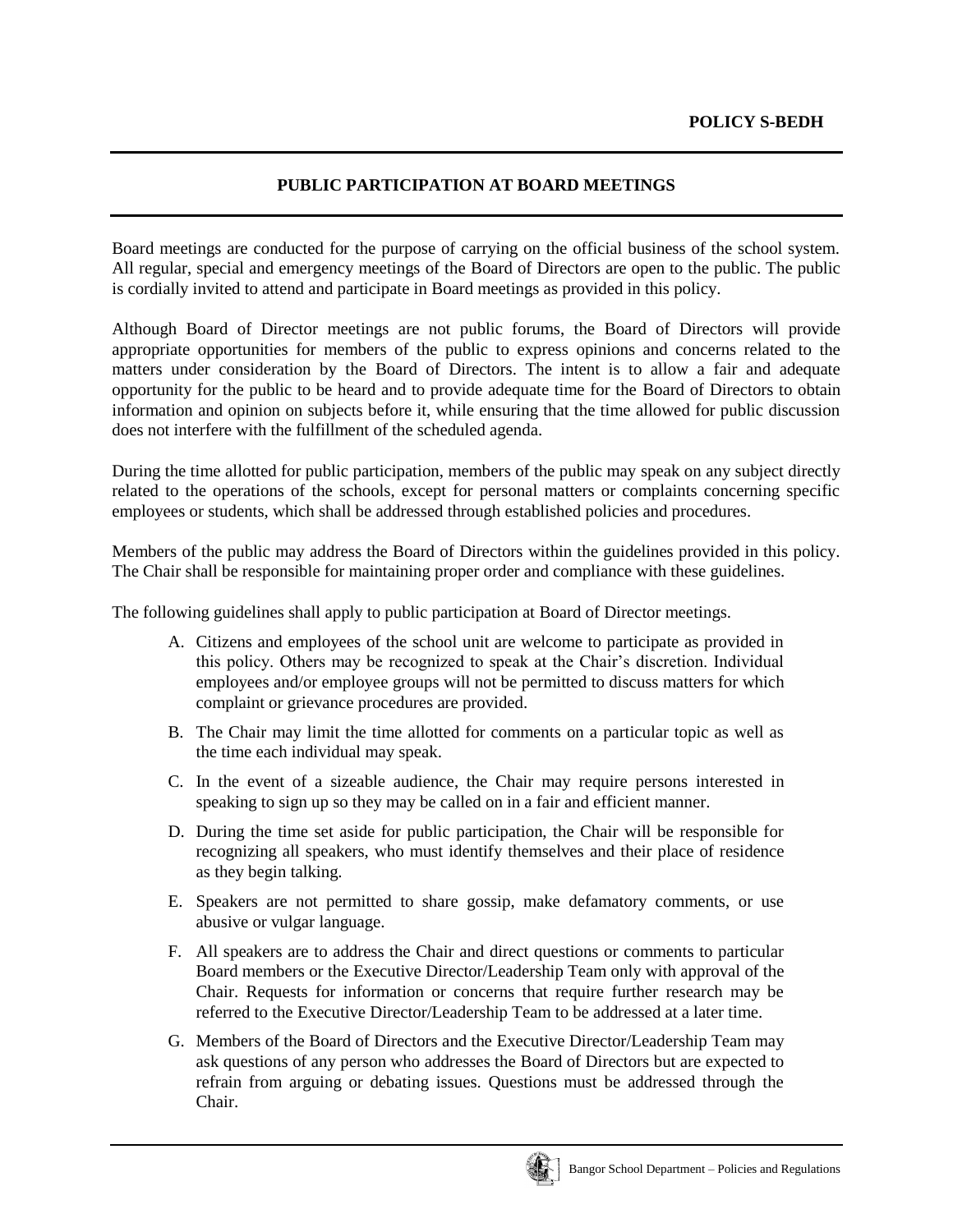H. No complaints or allegations will be allowed at Board of Director meetings concerning any person employed by the school system or against particular students.

Personal matters or complaints concerning student or staff issues will not be considered in a public meeting but will be referred through established policies and procedures.

- I. In order to make efficient use of meeting time, the Board of Directors discourages duplication or repetition of comments to the Board. The Board requests that groups or organizations be represented by designated spokespersons.
- J. The Chair has the authority to stop any presentation that violates these guidelines or the privacy rights of others.
- K. Persons who disrupt the meeting may be asked to leave, and the Chair may request law enforcement assistance as necessary to restore order.

An agenda shall be published in advance of each meeting in accordance with Board of Directors policy.

|                  | Legal Reference: $1 \text{ MRSA } \S 401$ et seq. |
|------------------|---------------------------------------------------|
| Cross Reference: | BDC – Executive Sessions                          |
|                  | BDDA – Notification of School Committee Meetings  |
|                  | BDDC – Agenda Preparation                         |
|                  | <b>BDDE</b> – Rules of Order                      |
|                  | JFH – Complaints by Students or Parents           |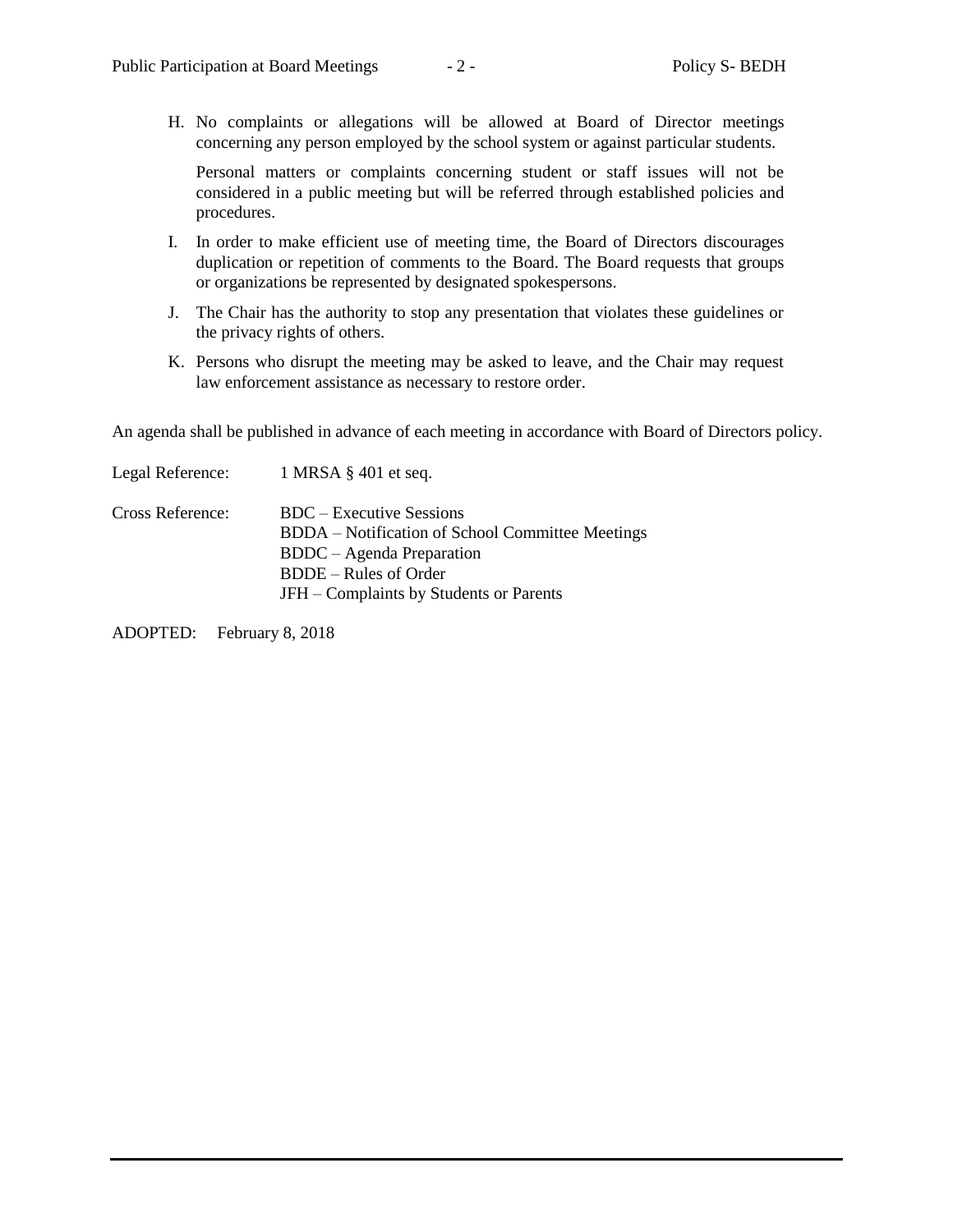# **BOARD POLICY**

The Executive Director/Leadership Team shall review existing policies continuously and shall recommend changes or additional policies as may be appropriate. Members of the Board of Directors, employees, students, or members of the public may suggest topics for policy development or revision.

Policies shall be drafted by the Executive Director/Leadership Team and shall appear on the agenda of a Regular or Special meeting of the Board for a first reading. Policies shall have a second reading for adoption at a Regular or Special meeting at least two weeks following the first reading. However, the Board by unanimous vote may waive the second reading when the Agenda includes notice that such action is anticipated. Agendas shall identify proposed policies by title and copies shall be distributed to all members of the Board with the agenda.

Policies may be amended at the first or second readings. Once adopted, amendments shall be considered in the same manner as specified above for new policies.

All effective policies of the Board shall be published in the Policy and Regulation Manual of the SPRPCE.

The Executive Director/Leadership Team shall govern the SPRPCE Board of Directors in accordance with effective Federal and State laws and regulations, the policies of the Bangor School Committee, and the applicable bilateral labor Agreements between the Bangor School Committee and employee organizations.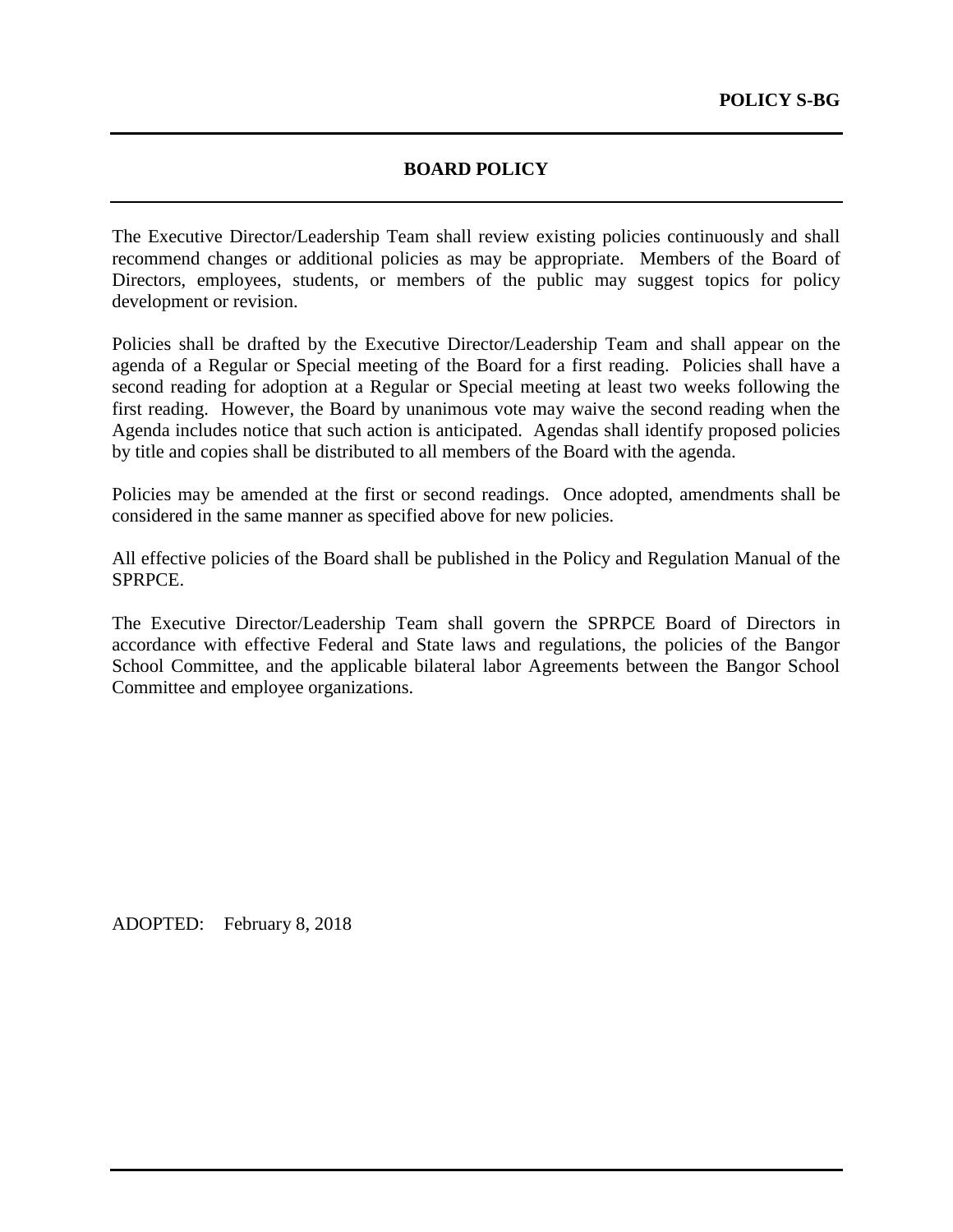# EVALUATION OF THE EXECUTIVE DIRECTOR/LEADERSHIP TEAM

As a regular and scheduled activity, the Executive Director/Leadership Team will be evaluated under procedures determined by the Board of Directors. The primary purpose of the evaluation will be to effect improvements in administrative leadership.

Adopted: April 11, 1979 Revised: April 26, 2011 Reviewed: November 8, 2017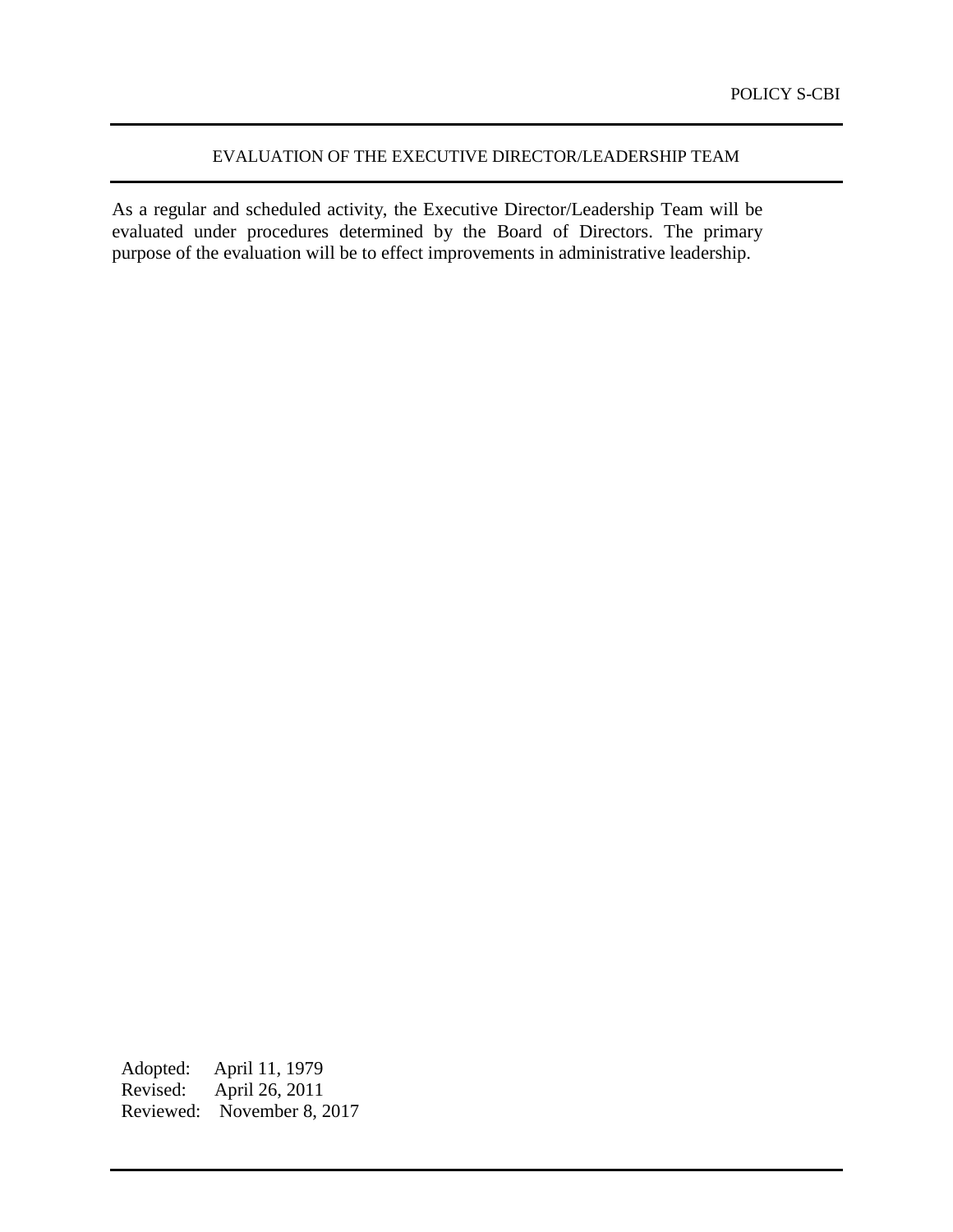# **ADMINISTRATION IN POLICY ABSENCE**

In cases where action must be taken within the region where the Board has provided no guides for administrative action, the Executive Director/Leadership Team shall have the power to act.

Decisions, however, shall be subject to review by action of the Board at its regular meeting. It shall be the duty of the Executive Director/Leadership Team to inform the Board promptly of such action and of the need for policy.

Adopted: Date unknown Revised: April 26, 2011 Reviewed: November 8, 2017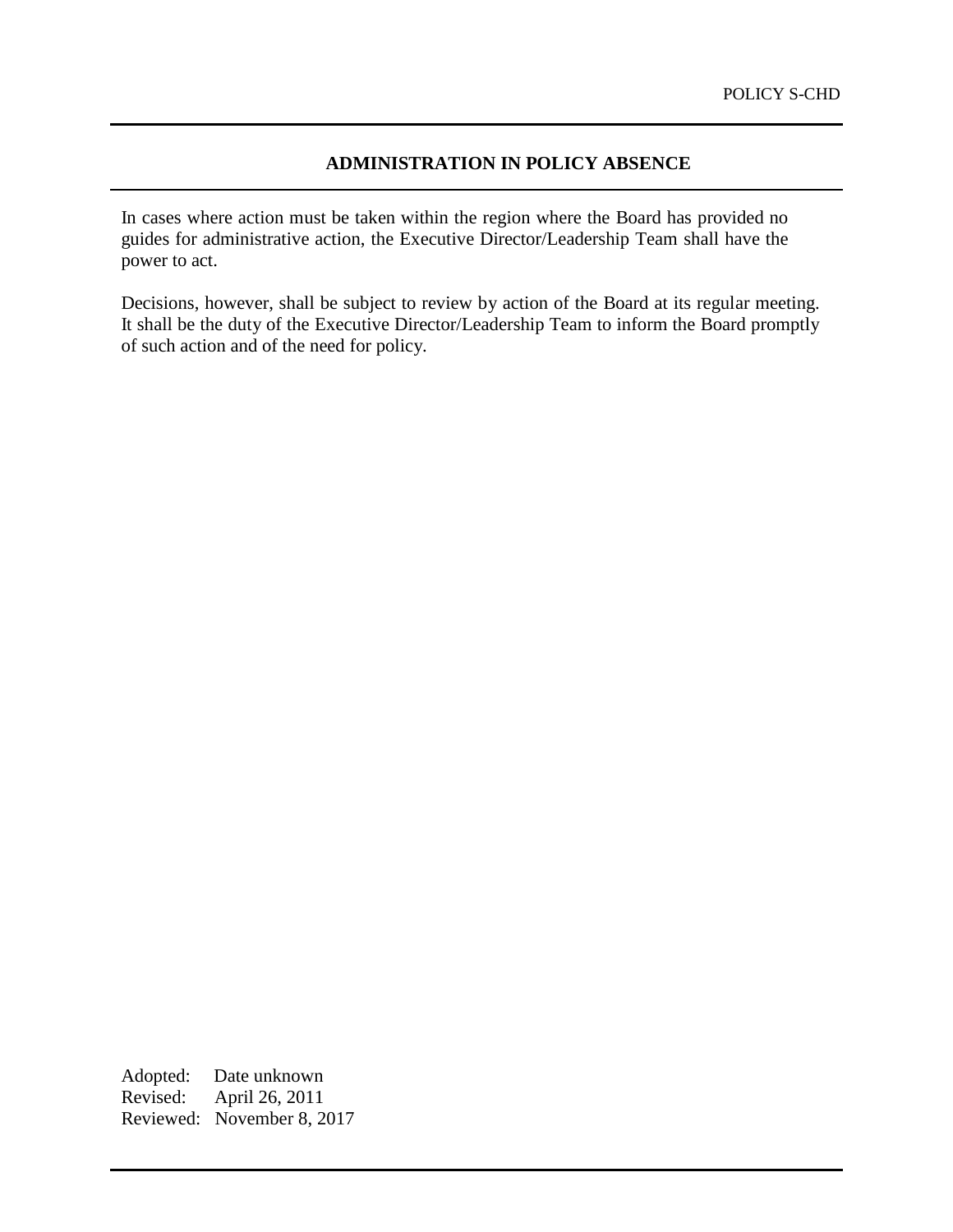# **ELECTED BOARD OFFICIALS (Fiscal Agent)**

The Bangor School Department shall serve as the Fiscal Agent, Treasurer of the Administrative Office/Leadership Team. The Fiscal Agent shall be the official custodian of all funds of the Region and shall be responsible for the proper safeguarding and accounting for all such funds.

Adopted: April 11, 1979 Revised: April 26, 2011 Reviewed: November 8, 2017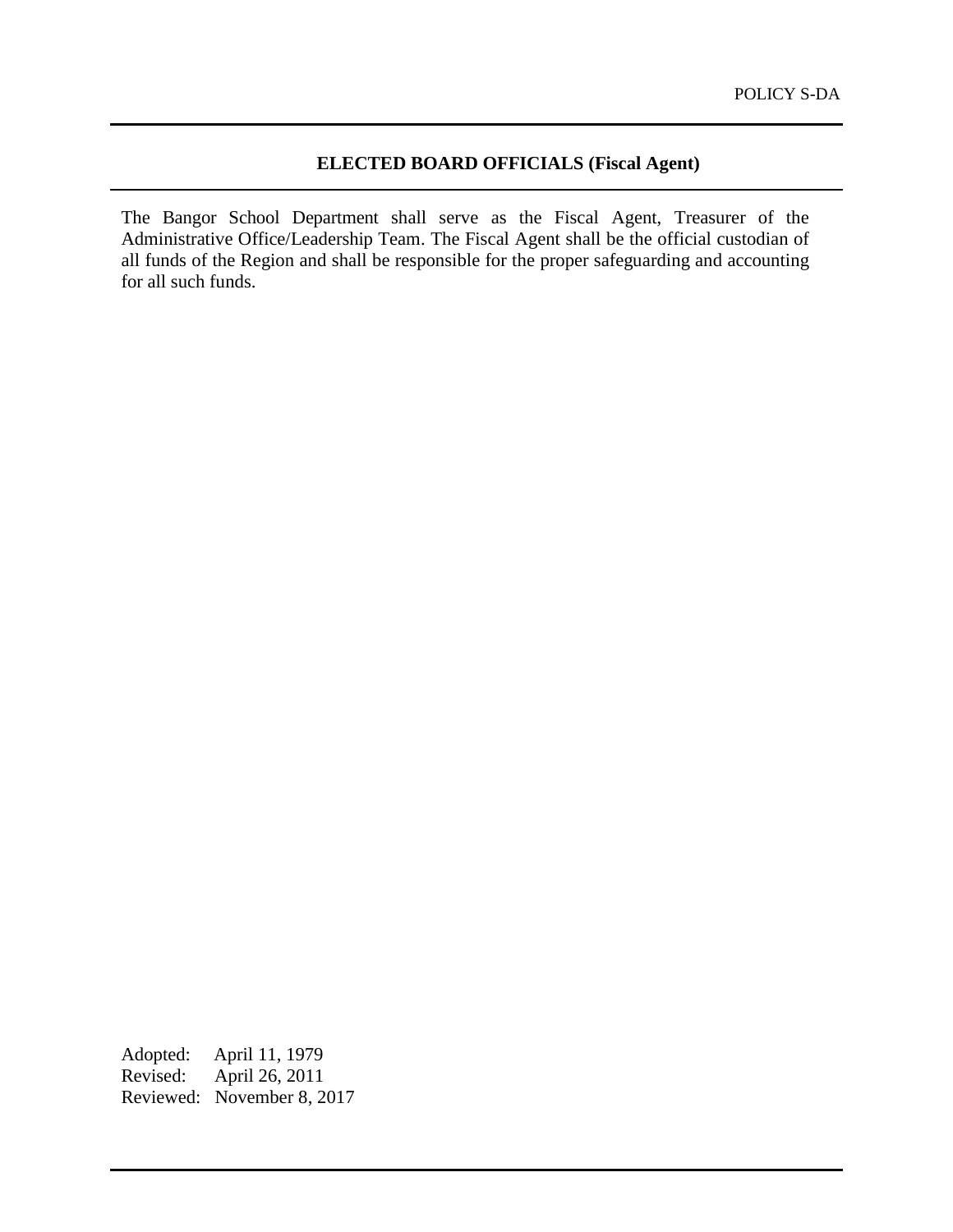#### **SPRPCE POLICY ON BUDGET**

The administrative part of the budget, when approved by the Board of Directors, will be assessed on a pro rata basis to participating units and not subject to increase.

The contracted services for itinerant specialists will be shared pro rata by those units receiving the service.

The final tuition billing for the school year for each LEA sponsored program shall be adjusted as of June 30 to reflect the actual operating costs of said program.

Adopted: April 11, 1979 Reviewed: November 8, 2017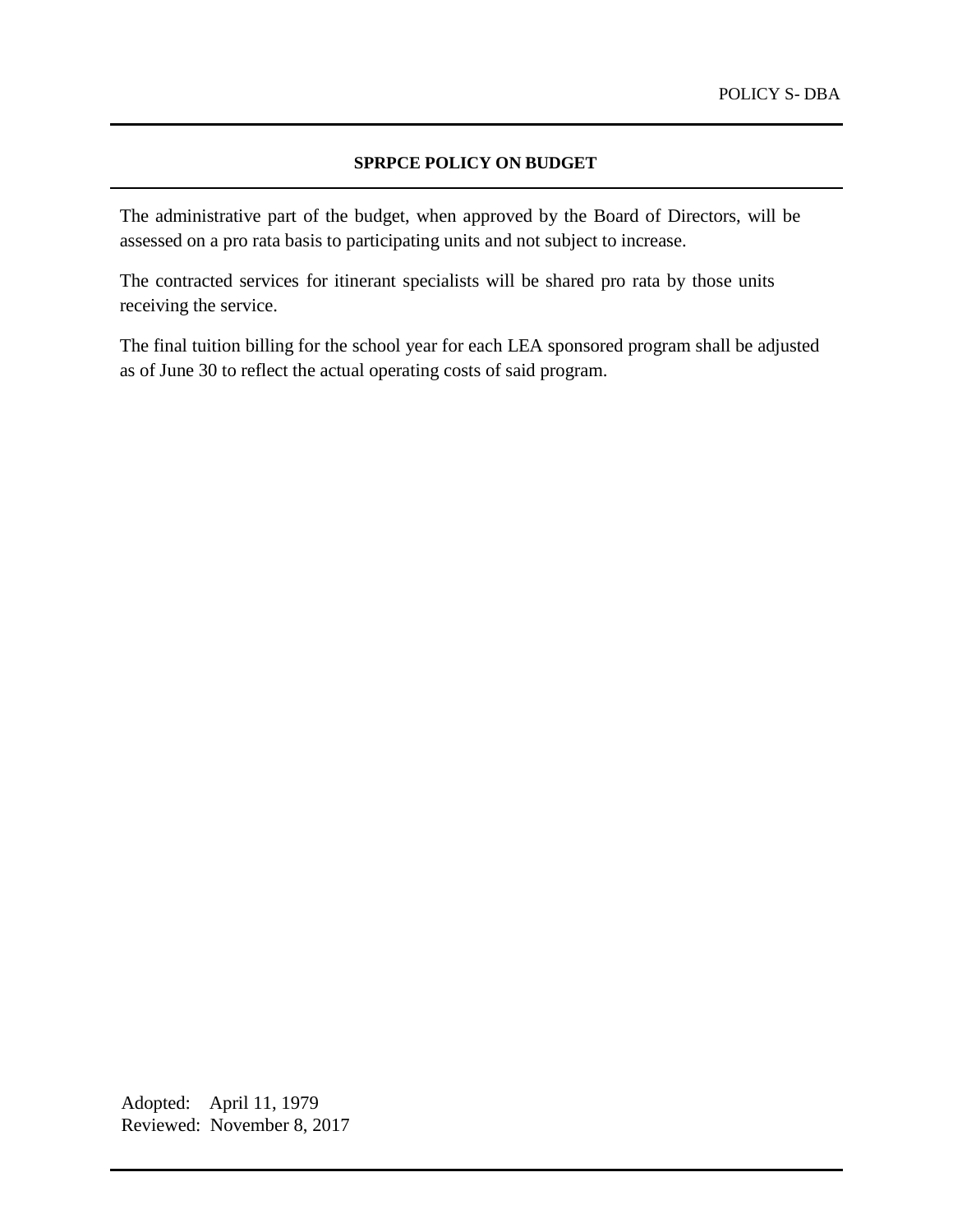# BANGOR REGIONAL PROGRAM BILLING

Bangor Regional Programs will bill districts for services as follows:

- 1. Bangor School Department including Bangor High School does not charge regular education tuition for students enrolled in Regional Programs.
- 2. Districts are billed for days students are absent.
- 3. Districts are billed for days students are enrolled at Acadia Education or any other hospital program.
- 4. In order to stop billing on a student, the IEP Team has to withdraw a student from the Regional Program and the student loses the educational spot. If the IEP Team wants the student to return to the Regional Program following withdrawal, an IEP Team Placement Meeting is necessary.
- 5. If a student is withdrawn from a Regional Program by the IEP Team, Regional Program teachers do not provide school work for students. The student needs to be enrolled in the Regional Program in order to have the school work provided.
- 6. High School students can be dropped from the Regional Program and continue to be on Bangor High School's attendance roster however, students must be enrolled in classes at Bangor High School. Bangor High School must be the student's declared high school of choice in order to become enrolled. Once enrolled the sending district will be billed Bangor High School tuition.
- 7. The costs for classroom educational technicians are factored into the tuition bill. If the IEP Team determines the student needs a 1:1 educational technician, the sending district is billed for the tuition plus the cost of the 1:1 educational technician.
- 8. Districts are billed for 1:1 educational technicians when students are absent from school or when students are enrolled at Acadia Education or any other hospital program.
- 9. Costs for educational technician services or interpreter services, when a student is accompanied to an afterschool activity, will be added to the district's tuition bill.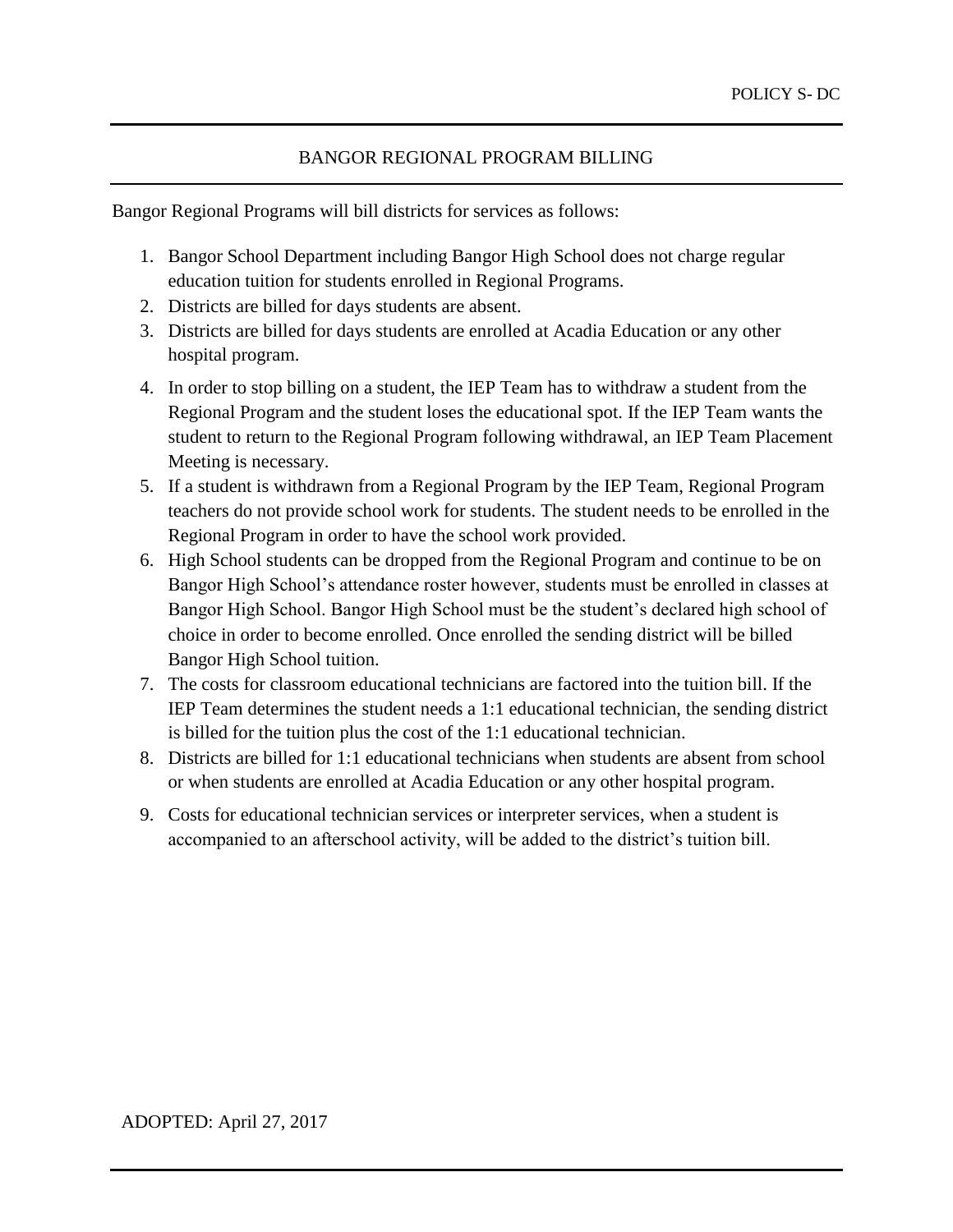# **ANNUAL REPORT**

To have the Board of Directors review the location of the Administrative office and the Fiscal Agent on a bi-annual basis.

Adopted: May 21, 1997 Reviewed: November 8, 2017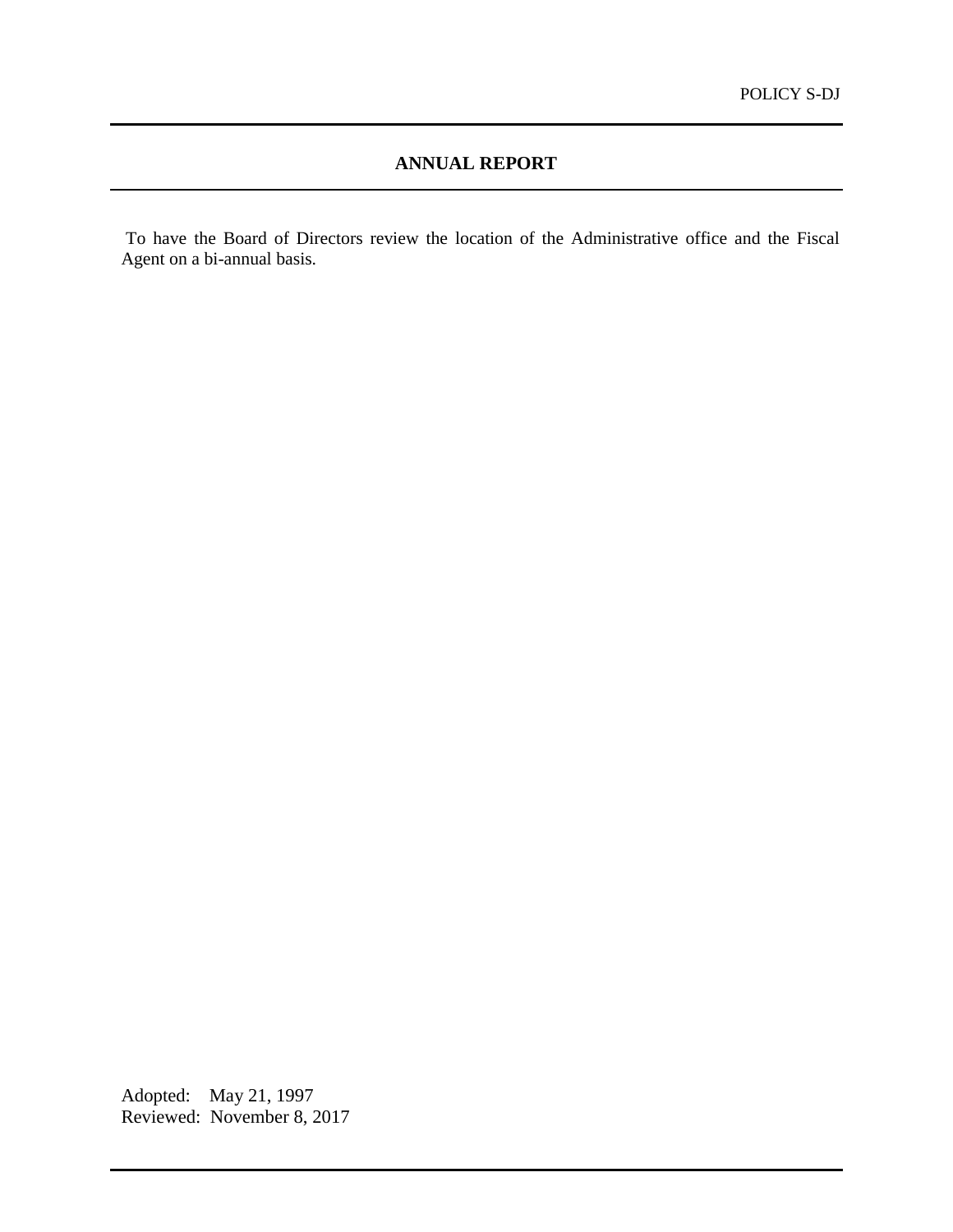# **LOSS OF BUILDING DUE TO NATURAL DISASTERS**

In the event there is temporary loss of a Regional Program location-the sponsoring district Superintendent will arrange for appropriate space.

Adopted: April 30, 1992 Reviewed: November 8, 2017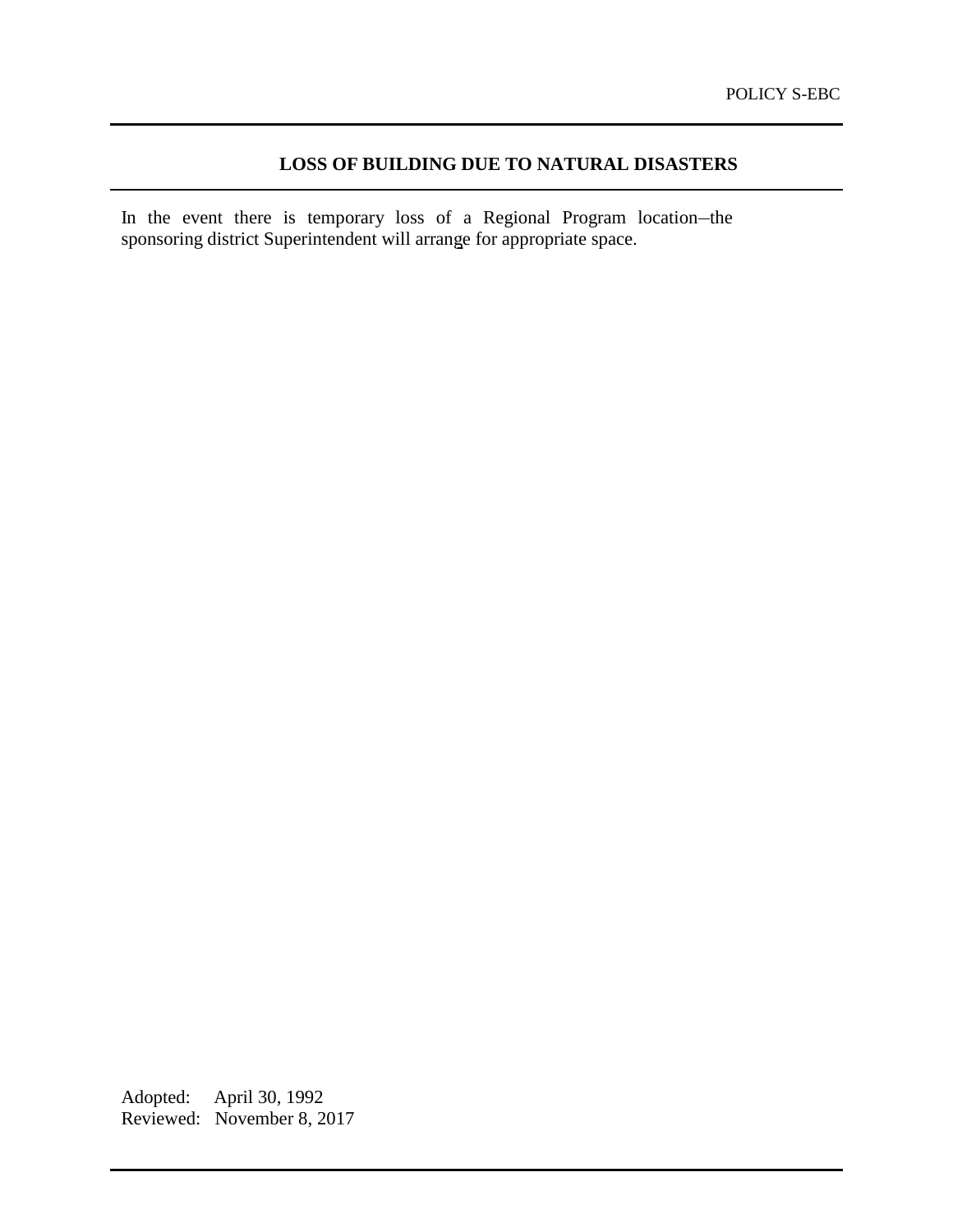### **PRELIMINARY DEVELOPMENT OF POLICIES (Staff Involvement in Policy Development)**

It shall be the policy of the Board to encourage employee participation in policy making for the Region. The Director of Services Executive Director is authorized to establish such committees as necessary to recommend policies for the proper functioning of the regional program.

All Executive Officers and professional personnel shall be encouraged to assist in the formation of recommended educational policy for the Region through their representatives on the Policy Committee. Recommendations of this committee, which relate to the overall regional program shall be submitted, after affirmative vote of the committee, to the Director of Services Executive Director for Board consideration.

Adopted: Date unknown Reviewed: November 8, 2017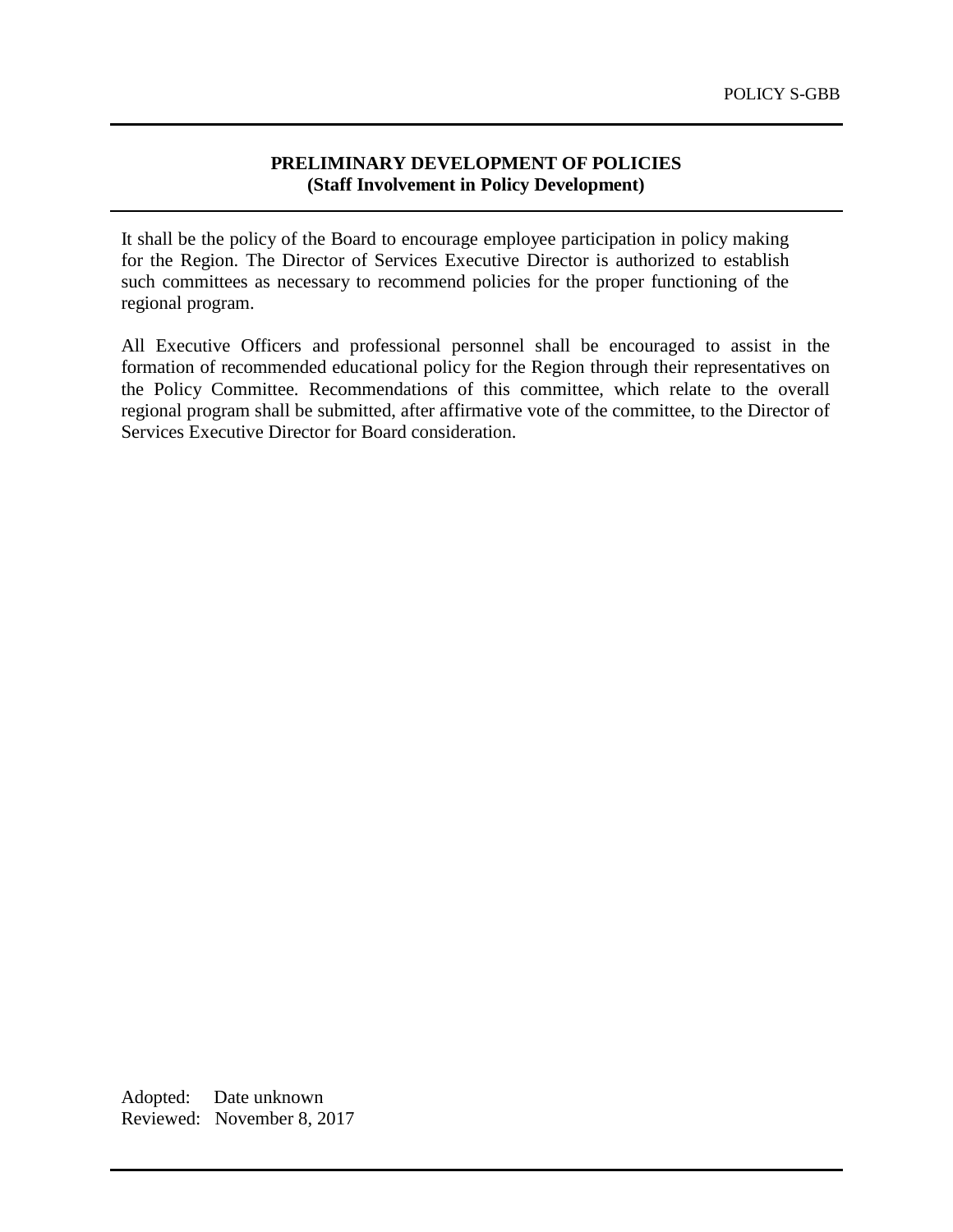# **INDIVIDUALIZED EDUCATIONAL PLAN DEVELOPMENT**

The individualized educational plans (IEP) for children referred to regional sponsored programs will be worked out cooperatively with the sending pupil evaluation team and the special education staffs in the sponsoring local education agency (LEA). Regional staff will be involved as needed.

Adopted: Date unknown Reviewed: November 8, 2017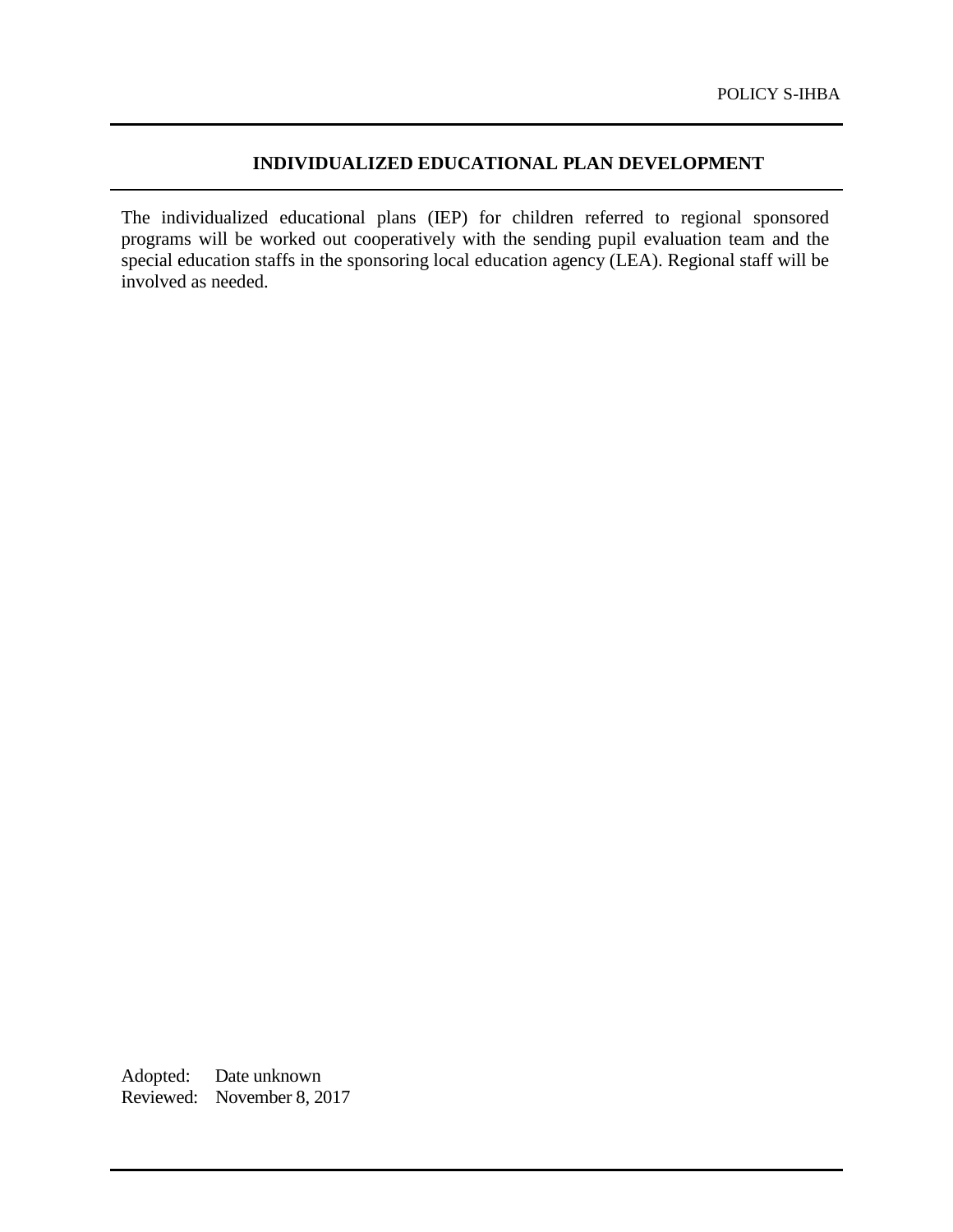### **REFERRAL/PRE-REFERRAL**

Referrals of students for educational evaluations and clinical observations may be made by participating Southern Penobscot Regional Program for Children with Exceptionalities districts to regional program staff through the regional program sponsoring local education agency or through regional program administration. Availability of regional program staff for educational evaluations and educational/clinical observations and the associated costs will be determined by the sponsoring local education agency or regional program administration. Educational evaluations and educational/clinical observations may be provided by regional program employees consistent with their assignments, licenses, and certifications. The referring local education agency will be responsible for payment of costs and assuring that legal requirements under the Family Education Rights to Privacy Act and other applicable laws and regulations are met.

Staff of regional programs will be made available to assist with the process of student placement in regional programs sponsored under the Southern Penobscot Regional Program for Children with Exceptionalities consistent with their assignments, licenses, and certifications and at the discretion of administrative/ supervisory personnel of the local education agency sponsoring the regional program.

Adopted: Date unknown Revised: January 25, 2012 Reviewed: November 8, 2017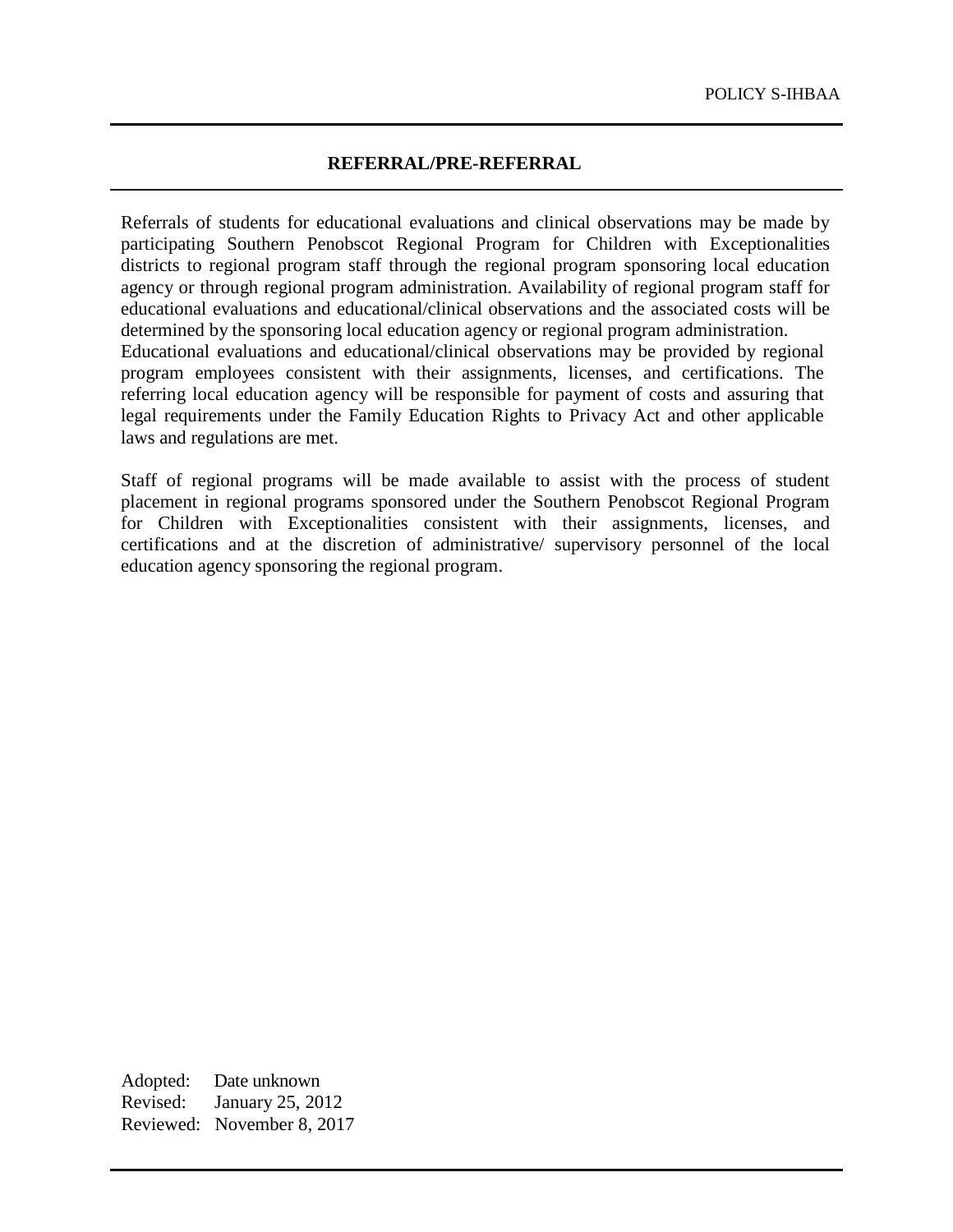### **LIFE-SUSTAINING EMERGENCY CARE**

A primary concern of the Southern Penobscot Regional Program for Children with Exceptionalities shall be with the health and safety of its students. In emergency situations involving accident or illness, school employees should undertake reasonable efforts to provide first aid or life-sustaining emergency care to the extent of their knowledge and training, and/or to seek the assistance of school medical personnel or other staff members to obtain emergency assistance for the student.

It is the policy of the Southern Penobscot Regional Program for Children with Exceptionalities not to comply with directives from parents or others that life-sustaining emergency care should not be provided to any particular student in need of such care while under the control and supervision of the school.

For those students who may present an ongoing need for medical interventions at school, including a need for life-sustaining emergency care, school personnel shall convene a team meeting for the purpose of developing an individualized plan to address the student's specialized health needs. The team should include persons at the school who are knowledgeable about the student, as well as the student's parents and a school administrator. The Team may consider requests from the parents that alternative forms of life-sustaining emergency care be used as part of that plan, but those requests must be substantiated by specific medical documentation from the student's physician. The Team shall not approve a parental request to deny all life-sustaining emergency care for a student, but may specify that only certain types of intervention are appropriate in a particular situation.

For purposes of this policy, "life-sustaining emergency care" means any procedure or intervention applied by appropriately trained school staff that may prevent a student from dying who, without such procedure or intervention, faces a risk of imminent death. Examples of lifesustaining emergency care include (but are not limited to): efforts to stop bleeding, unblocking airways, mouth-to-mouth resuscitation, maintaining an open airway, use of an automated external defibrillator, and cardio-pulmonary resuscitation ("CPR").

Legal Reference: 29 USC § 794(a) Cross Reference: JLCE – First Aid and Emergency Medical Care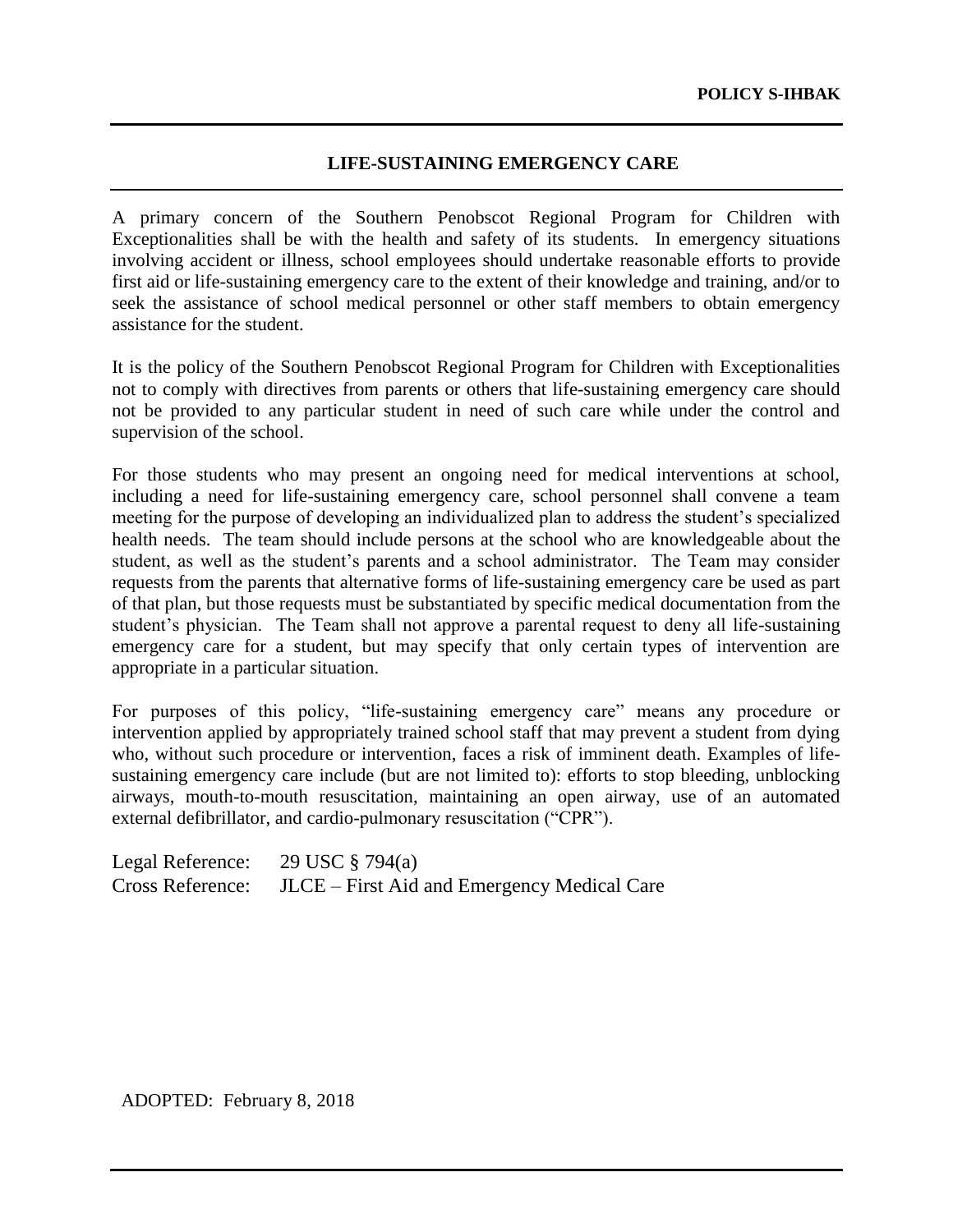# **ADMISSION OF NONRESIDENT STUDENTS**

It is the policy of the Southern Penobscot Regional Program for Children with Exceptionalities to adhere to Maine's Special Education Regulations - Chapter 101, which in part addresses the need to provide services "as close as possible to the students' residence." Additionally, the Southern Penobscot Regional Program for Children with Exceptionalities is actively pursuing more integrated placements for all of the students it serves. Only those students who by law are entitled to access public education within the Region, shall be served by the Southern Penobscot Regional Program for Children with Exceptionalities.

Any exceptions to the above policy will require the approval of the Executive Officers and the Board of Directors of the Southern Penobscot Regional Program for Children with Exceptionalities.

Adopted: April 30, 1992 Revised: January 25, 2012 Reviewed: November 8, 2017